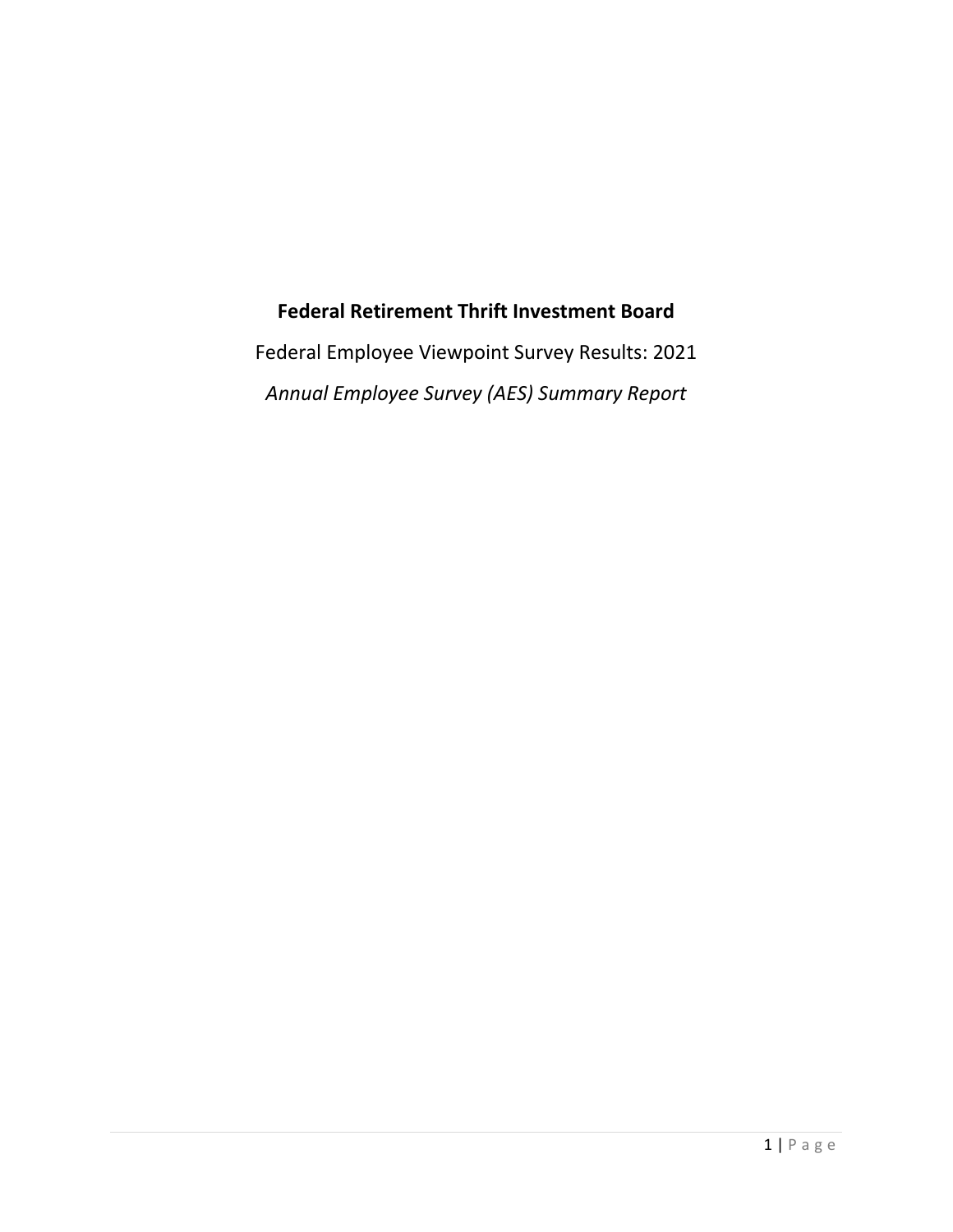|                |                                                                                                      |                         |                            |                                                                             |                                          |                                                                                                            | <b>Core Survey Questions</b> |                                                                                                                 |                            |                                                                                           |                                                    |                                                                                                                                    |                                   |                                                                                                              |                                          |                                                                  |
|----------------|------------------------------------------------------------------------------------------------------|-------------------------|----------------------------|-----------------------------------------------------------------------------|------------------------------------------|------------------------------------------------------------------------------------------------------------|------------------------------|-----------------------------------------------------------------------------------------------------------------|----------------------------|-------------------------------------------------------------------------------------------|----------------------------------------------------|------------------------------------------------------------------------------------------------------------------------------------|-----------------------------------|--------------------------------------------------------------------------------------------------------------|------------------------------------------|------------------------------------------------------------------|
|                |                                                                                                      |                         |                            |                                                                             |                                          |                                                                                                            | Q1-10, 12 - 44               |                                                                                                                 |                            |                                                                                           |                                                    |                                                                                                                                    |                                   |                                                                                                              |                                          |                                                                  |
| Item           | <b>Item Text:</b>                                                                                    | Response<br><b>Type</b> | Percent<br><b>Positive</b> | <b>Strongly</b><br>Agree/<br>Very<br>Good/<br>Very<br><b>Satisfied</b><br>% | Agree/<br>Good/<br><b>Satisfied</b><br>% | <b>Neither</b><br><b>Agree nor</b><br>Disagree/<br>Fair/<br><b>Neither</b><br><b>Satisfied</b><br>nor<br>% | Disagree/<br>Poor/<br>%      | <b>Strongly</b><br>Disagree/<br>Very Poor/<br><b>Very</b><br>Dissatisfied   Dissatisfied   Dissatisfied<br>$\%$ | Percent<br><b>Negative</b> | <b>Strongly</b><br>Agree/<br><b>Very</b><br>Good/<br><b>Very</b><br><b>Satisfied</b><br>N | Agree/<br>Good/<br><b>Satisfied</b><br>$\mathbf N$ | <b>Neither</b><br><b>Agree nor</b><br>Disagree/<br>Fair/<br><b>Neither</b><br><b>Satisfied</b><br>nor<br>Dissatisfied<br>${\bf N}$ | Disagree/<br>Poor/<br>$\mathbf N$ | <b>Strongly</b><br>Disagree/<br><b>Very Poor/</b><br><b>Very</b><br>Dissatisfied Dissatisfied<br>$\mathbf N$ | Item<br>Response<br>Total**<br>${\bf N}$ | Do Not<br>Know/<br><b>No</b><br><b>Basis</b><br>to<br>Judge<br>N |
| 1              | *I am given a real opportunity to improve my Agree-disagree                                          |                         |                            |                                                                             |                                          |                                                                                                            |                              |                                                                                                                 |                            |                                                                                           |                                                    |                                                                                                                                    |                                   |                                                                                                              |                                          |                                                                  |
|                | skills in my organization.                                                                           |                         | 82.5%                      | 40.2%                                                                       | 42.3%                                    | 6.6%                                                                                                       | 7.1%                         | 3.8%                                                                                                            | 10.9%                      | 70                                                                                        | 74                                                 | 12                                                                                                                                 | 12                                | 6                                                                                                            | 174                                      | N/A                                                              |
| $\overline{2}$ | I feel encouraged to come up with new and<br>better ways of doing things.                            | Agree-disagree          | 74.1%                      | 40.9%                                                                       | 33.2%                                    | 8.7%                                                                                                       | 8.9%                         | 8.3%                                                                                                            | 17.2%                      | 72                                                                                        | 57                                                 | 15                                                                                                                                 | 15                                | 14                                                                                                           | 173                                      | N/A                                                              |
| 3              | My work gives me a feeling of personal                                                               | Agree-disagree          |                            |                                                                             |                                          |                                                                                                            |                              |                                                                                                                 |                            |                                                                                           |                                                    |                                                                                                                                    |                                   |                                                                                                              |                                          |                                                                  |
|                | accomplishment.                                                                                      |                         | 71.7%                      | 37.7%                                                                       | 34.0%                                    | 11.9%                                                                                                      | 8.6%                         | 7.8%                                                                                                            | 16.4%                      | 66                                                                                        | 61                                                 | 21                                                                                                                                 | 14                                | 13                                                                                                           | 175                                      | N/A                                                              |
| 4              | I know what is expected of me on the job.                                                            | Agree-disagree          |                            |                                                                             |                                          |                                                                                                            |                              |                                                                                                                 |                            |                                                                                           |                                                    |                                                                                                                                    |                                   |                                                                                                              |                                          |                                                                  |
|                |                                                                                                      |                         | 82.1%                      | 44.8%                                                                       | 37.3%                                    | 9.5%                                                                                                       | 2.4%                         | 6.1%                                                                                                            | 8.4%                       | 80                                                                                        | 66                                                 | 14                                                                                                                                 | 4                                 | 10                                                                                                           | 174                                      | N/A                                                              |
| 5              | *My workload is reasonable.                                                                          | Agree-disagree          |                            |                                                                             |                                          |                                                                                                            |                              |                                                                                                                 |                            |                                                                                           |                                                    |                                                                                                                                    |                                   |                                                                                                              |                                          |                                                                  |
|                |                                                                                                      |                         | 76.3%                      | 29.6%                                                                       | 46.7%                                    | 11.4%                                                                                                      | 7.5%                         | 4.9%                                                                                                            | 12.3%                      | 51                                                                                        | 80                                                 | 19                                                                                                                                 | 13                                | 8                                                                                                            | 171                                      | $\overline{2}$                                                   |
| 6              | *My talents are used well in the workplace.                                                          | Agree-disagree          |                            |                                                                             |                                          |                                                                                                            |                              |                                                                                                                 |                            |                                                                                           |                                                    |                                                                                                                                    |                                   |                                                                                                              |                                          |                                                                  |
|                |                                                                                                      |                         | 71.1%                      | 29.7%                                                                       | 41.4%                                    | 9.1%                                                                                                       | 11.6%                        | 8.2%                                                                                                            | 19.8%                      | 50                                                                                        | 71                                                 | 15                                                                                                                                 | 20                                | 14                                                                                                           | 170                                      | 3                                                                |
| $\overline{7}$ | *I know how my work relates to the agency's                                                          | Agree-disagree          |                            |                                                                             |                                          |                                                                                                            |                              |                                                                                                                 |                            |                                                                                           |                                                    |                                                                                                                                    |                                   |                                                                                                              |                                          |                                                                  |
|                | goals.                                                                                               |                         | 87.3%                      | 46.8%                                                                       | 40.5%                                    | 5.7%                                                                                                       | 4.4%                         | 2.5%                                                                                                            | 7.0%                       | 80                                                                                        | 70                                                 | $\overline{9}$                                                                                                                     | 7 <sup>1</sup>                    |                                                                                                              | 170                                      | $\overline{3}$                                                   |
| 8              | *I can disclose a suspected violation of any<br>law, rule or regulation without fear of              | Agree-disagree          |                            |                                                                             |                                          |                                                                                                            |                              |                                                                                                                 |                            |                                                                                           |                                                    |                                                                                                                                    |                                   |                                                                                                              |                                          |                                                                  |
|                | reprisal.                                                                                            |                         | 70.8%                      | 32.7%                                                                       | 38.1%                                    | 17.2%                                                                                                      | 6.1%                         | 5.8%                                                                                                            | 12.0%                      | 54                                                                                        | 61                                                 | 27                                                                                                                                 | 10 <sup>1</sup>                   | 9                                                                                                            | 161                                      | 11                                                               |
| 9              | *The people I work with cooperate to get the Agree-disagree                                          |                         |                            |                                                                             |                                          |                                                                                                            |                              |                                                                                                                 |                            |                                                                                           |                                                    |                                                                                                                                    |                                   |                                                                                                              |                                          |                                                                  |
|                | job done.                                                                                            |                         | 89.8%                      | 52.5%                                                                       | 37.3%                                    | 4.8%                                                                                                       | 3.8%                         | 1.7%                                                                                                            | 5.4%                       | 93                                                                                        | 65                                                 | 8                                                                                                                                  | $6 \mid$                          | К                                                                                                            | 175                                      | N/A                                                              |
| 10             | In my work unit, steps are taken to deal with<br>a poor performer who cannot or will not<br>improve. | Agree-disagree          | 49.6%                      | 24.5%                                                                       | 25.1%                                    | 31.7%                                                                                                      | 7.7%                         | 11.1%                                                                                                           | 18.7%                      | 34                                                                                        | 34                                                 | 44                                                                                                                                 | 11                                | 15                                                                                                           | 138                                      | 37                                                               |
| 12             | *In my work unit, differences in performance Agree-disagree<br>are recognized in a meaningful way.   |                         |                            |                                                                             |                                          |                                                                                                            |                              |                                                                                                                 |                            |                                                                                           |                                                    |                                                                                                                                    |                                   |                                                                                                              |                                          |                                                                  |
|                |                                                                                                      |                         |                            |                                                                             |                                          |                                                                                                            |                              |                                                                                                                 |                            |                                                                                           |                                                    |                                                                                                                                    |                                   |                                                                                                              |                                          |                                                                  |
| 13             | *My work unit has the job-relevant                                                                   |                         | 67.8%                      | 30.8%                                                                       | 37.0%                                    | 17.1%                                                                                                      | 10.1%                        | 5.0%                                                                                                            | 15.1%                      | 50                                                                                        | 57                                                 | 28                                                                                                                                 | 14                                | 8                                                                                                            | 157                                      | 18                                                               |
|                | knowledge and skills necessary to                                                                    | Agree-disagree          |                            |                                                                             |                                          |                                                                                                            |                              |                                                                                                                 |                            |                                                                                           |                                                    |                                                                                                                                    |                                   |                                                                                                              |                                          |                                                                  |
|                | accomplish organizational goals.                                                                     |                         | 88.8%                      | 49.9%                                                                       | 38.9%                                    | 5.8%                                                                                                       | 3.5%                         | 1.9%                                                                                                            | 5.4%                       | 88                                                                                        | 67                                                 | $\overline{9}$                                                                                                                     | $6 \mid$                          | ₹                                                                                                            | 173                                      |                                                                  |
| 14             | Employees in my work unit meet the needs                                                             | Always-never            |                            |                                                                             |                                          |                                                                                                            |                              |                                                                                                                 |                            |                                                                                           |                                                    |                                                                                                                                    |                                   |                                                                                                              |                                          |                                                                  |
|                | of our customers.                                                                                    |                         | 92.2%                      | 55.3%                                                                       | 36.8%                                    | 6.7%                                                                                                       | 0.5%                         | 0.6%                                                                                                            | 1.1%                       | 96                                                                                        | 62                                                 | 11                                                                                                                                 | $1\vert$                          | $\mathbf{1}$                                                                                                 | 171                                      |                                                                  |
| 15             | Employees in my work unit contribute                                                                 | Always-never            |                            |                                                                             |                                          |                                                                                                            |                              |                                                                                                                 |                            |                                                                                           |                                                    |                                                                                                                                    |                                   |                                                                                                              |                                          |                                                                  |
|                | positively to my agency's performance.                                                               |                         | 92.8%                      | 67.6%                                                                       | 25.1%                                    | 6.1%                                                                                                       | 0.5%                         | 0.6%                                                                                                            | 1.1%                       | 116                                                                                       | 43                                                 | 10                                                                                                                                 | $1\vert$                          |                                                                                                              | 171                                      |                                                                  |
| 16             | Employees in my work unit produce high-                                                              | Always-never            |                            |                                                                             |                                          |                                                                                                            |                              |                                                                                                                 |                            |                                                                                           |                                                    |                                                                                                                                    |                                   |                                                                                                              |                                          |                                                                  |
|                | quality work.                                                                                        |                         | 91.1%                      | 63.5%                                                                       | 27.6%                                    | 7.1%                                                                                                       | 0.7%                         | 1.1%                                                                                                            | 1.8%                       | 109                                                                                       | 47                                                 | 11                                                                                                                                 | $1\vert$                          | $\overline{2}$                                                                                               | 170                                      |                                                                  |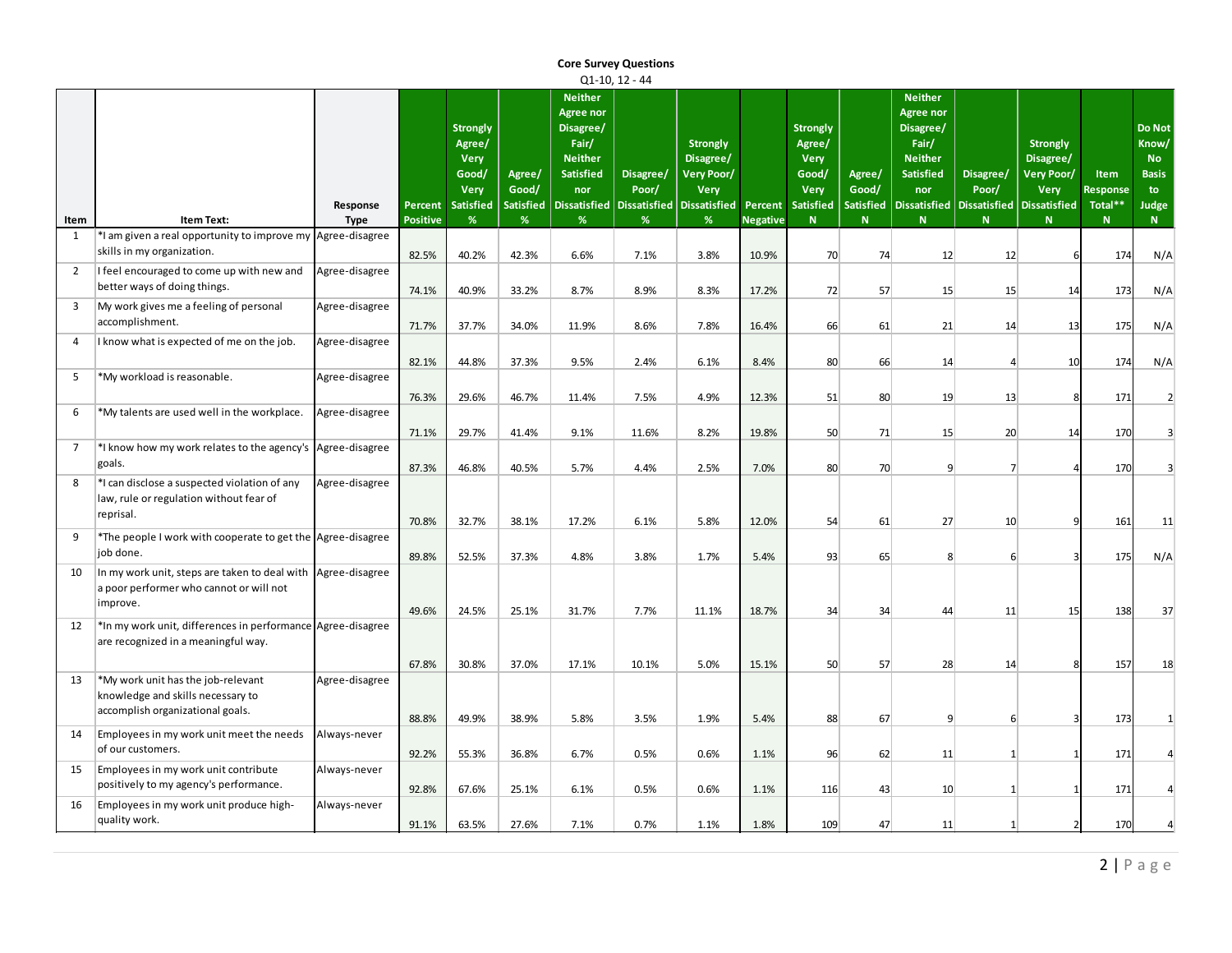|      |                                                                                            |                         |                     |                                                                                    |                                          |                                                                                                     | <b>Core Survey Questions</b> |                                                                                                       |                            |                                                                                         |                                           |                                                                                                                                    |                          |                                                                                                            |                                  |                                                                  |
|------|--------------------------------------------------------------------------------------------|-------------------------|---------------------|------------------------------------------------------------------------------------|------------------------------------------|-----------------------------------------------------------------------------------------------------|------------------------------|-------------------------------------------------------------------------------------------------------|----------------------------|-----------------------------------------------------------------------------------------|-------------------------------------------|------------------------------------------------------------------------------------------------------------------------------------|--------------------------|------------------------------------------------------------------------------------------------------------|----------------------------------|------------------------------------------------------------------|
|      |                                                                                            |                         |                     |                                                                                    |                                          |                                                                                                     | Q1-10, 12 - 44               |                                                                                                       |                            |                                                                                         |                                           |                                                                                                                                    |                          |                                                                                                            |                                  |                                                                  |
| Item | Item Text:                                                                                 | Response<br><b>Type</b> | Percent<br>Positive | <b>Strongly</b><br>Agree/<br><b>Very</b><br>Good/<br>Very<br><b>Satisfied</b><br>% | Agree/<br>Good/<br><b>Satisfied</b><br>% | <b>Neither</b><br><b>Agree nor</b><br>Disagree/<br>Fair/<br><b>Neither</b><br>Satisfied<br>nor<br>% | Disagree/<br>Poor/<br>%      | <b>Strongly</b><br>Disagree/<br>Very Poor/<br>Very<br>Dissatisfied   Dissatisfied   Dissatisfied<br>% | Percent<br><b>Negative</b> | <b>Strongly</b><br>Agree/<br><b>Very</b><br>Good/<br>Very<br><b>Satisfied</b><br>$\,$ N | Agree/<br>Good/<br><b>Satisfied</b><br>N. | <b>Neither</b><br><b>Agree nor</b><br>Disagree/<br>Fair/<br><b>Neither</b><br><b>Satisfied</b><br>nor<br><b>Dissatisfied</b><br>N. | Disagree/<br>Poor/<br>N  | <b>Strongly</b><br>Disagree/<br><b>Very Poor/</b><br><b>Very</b><br><b>Dissatisfied Dissatisfied</b><br>N. | Item<br>Response<br>Total**<br>N | Do Not<br>Know/<br><b>No</b><br><b>Basis</b><br>to<br>Judge<br>N |
| 17   | Employees in my work unit adapt to changing Always-never                                   |                         |                     |                                                                                    |                                          |                                                                                                     |                              |                                                                                                       |                            |                                                                                         |                                           |                                                                                                                                    |                          |                                                                                                            |                                  |                                                                  |
|      | priorities.                                                                                |                         | 85.6%               | 54.1%                                                                              | 31.5%                                    | 11.5%                                                                                               | 1.7%                         | 1.1%                                                                                                  | 2.8%                       | 93                                                                                      | 54                                        | 18                                                                                                                                 | $\overline{3}$           |                                                                                                            | 170                              | 5                                                                |
| 18   | Employees in my work unit successfully<br>collaborate.                                     | Always-never            | 85.6%               | 60.6%                                                                              | 25.0%                                    | 10.9%                                                                                               | 1.9%                         | 1.6%                                                                                                  | 3.5%                       | 104                                                                                     | 44                                        | 18                                                                                                                                 | 3 <sup>1</sup>           | 3                                                                                                          | 172                              | $\overline{2}$                                                   |
| 19   | Employees in my work unit achieve our<br>goals.                                            | Always-never            | 91.5%               | 62.5%                                                                              | 29.0%                                    | 7.4%                                                                                                | 0.0%                         | 1.1%                                                                                                  | 1.1%                       | 107                                                                                     | 49                                        | 12                                                                                                                                 | $\overline{0}$           | $\overline{z}$                                                                                             | 170                              |                                                                  |
| 20   | Employees are recognized for providing high<br>quality products and services.              | Agree-disagree          | 72.2%               | 36.7%                                                                              | 35.5%                                    | 12.6%                                                                                               | 7.6%                         | 7.6%                                                                                                  | 15.2%                      | 61                                                                                      | 62                                        | 21                                                                                                                                 | 13                       | 13                                                                                                         | 170                              | 5                                                                |
| 21   | Employees are protected from health and<br>safety hazards on the job.                      | Agree-disagree          | 66.1%               | 43.5%                                                                              | 22.6%                                    | 12.1%                                                                                               | 7.0%                         | 14.7%                                                                                                 | 21.8%                      | 74                                                                                      | 39                                        | 20                                                                                                                                 | 12                       | 25                                                                                                         | 170                              | 5                                                                |
| 22   | My agency is successful at accomplishing its<br>mission.                                   | Agree-disagree          | 84.0%               | 48.2%                                                                              | 35.8%                                    | 9.4%                                                                                                | 3.5%                         | 3.0%                                                                                                  | 6.5%                       | 85                                                                                      | 61                                        | 16                                                                                                                                 | $6 \mid$                 | 5                                                                                                          | 173                              | $\overline{2}$                                                   |
| 23   | *I recommend my organization as a good<br>place to work.                                   | Agree-disagree          |                     |                                                                                    |                                          | 14.9%                                                                                               | 8.0%                         | 12.0%                                                                                                 |                            | 55                                                                                      |                                           |                                                                                                                                    |                          |                                                                                                            | 174                              |                                                                  |
| 24   | *I believe the results of this survey will be<br>used to make my agency a better place to  | Agree-disagree          | 65.1%<br>50.7%      | 31.7%<br>24.6%                                                                     | 33.5%<br>26.1%                           | 20.1%                                                                                               | 15.0%                        | 14.2%                                                                                                 | 20.0%<br>29.2%             | 41                                                                                      | 59<br>42                                  | 24<br>33                                                                                                                           | 16<br>24                 | 20<br>22                                                                                                   | 162                              | N/A<br>12                                                        |
| 25   | My supervisor supports my need to balance<br>work and other life issues.                   | Agree-disagree          | 96.0%               | 72.8%                                                                              | 23.2%                                    | 0.8%                                                                                                | 0.8%                         | 2.3%                                                                                                  | 3.1%                       | 127                                                                                     | 40                                        | 2 <sup>1</sup>                                                                                                                     | $\mathbf{1}$             |                                                                                                            | 174                              | $\mathbf{0}$                                                     |
| 26   | My supervisor is committed to a workforce<br>representative of all segments of society.    | Agree-disagree          | 88.8%               | 64.8%                                                                              | 24.0%                                    | 7.1%                                                                                                | 2.4%                         | 1.8%                                                                                                  | 4.1%                       | 109                                                                                     | 40                                        | 11                                                                                                                                 | $\overline{4}$           | 3                                                                                                          | 167                              | 6                                                                |
| 27   | Supervisors in my work unit support<br>employee development.                               | Agree-disagree          | 91.8%               | 68.5%                                                                              | 23.3%                                    | 4.5%                                                                                                | 0.8%                         | 2.9%                                                                                                  | 3.8%                       | 118                                                                                     | 40                                        | $\overline{9}$                                                                                                                     | $\mathbf{1}$             | 5                                                                                                          | 173                              | $\mathbf{1}$                                                     |
| 28   | My supervisor listens to what I have to say.                                               | Agree-disagree          | 92.9%               | 69.3%                                                                              | 23.6%                                    | 4.3%                                                                                                | 1.1%                         | 1.7%                                                                                                  | 2.8%                       | 119                                                                                     | 40                                        | 8 <sup>1</sup>                                                                                                                     |                          | 3                                                                                                          | 172                              |                                                                  |
| 29   | My supervisor treats me with respect.                                                      | Agree-disagree          | 94.8%               | 72.2%                                                                              | 22.6%                                    | 3.1%                                                                                                | 0.4%                         | 1.7%                                                                                                  | 2.1%                       | 124                                                                                     | 39                                        |                                                                                                                                    | 2 <sup>1</sup>           | 3                                                                                                          | 172                              | N/A                                                              |
| 30   | I have trust and confidence in my supervisor.                                              | Agree-disagree          | 87.9%               | 63.4%                                                                              | 24.5%                                    | 6.7%                                                                                                | 3.3%                         | 2.1%                                                                                                  | 5.4%                       | 110                                                                                     | 41                                        | 5 <sup>1</sup><br>11                                                                                                               | $\mathbf{1}$<br>$6 \mid$ |                                                                                                            | 172                              | N/A                                                              |
| 31   | Overall, how good a job do you feel is being<br>done by your immediate supervisor?         | Good-poor               |                     |                                                                                    |                                          |                                                                                                     |                              |                                                                                                       |                            |                                                                                         |                                           |                                                                                                                                    |                          | 3                                                                                                          |                                  | N/A                                                              |
| 32   | In my organization, senior leaders generate<br>high levels of motivation and commitment in | Agree-disagree          | 89.6%               | 60.8%                                                                              | 28.7%                                    | 7.9%                                                                                                | 0.8%                         | 1.7%                                                                                                  | 2.5%                       | 108                                                                                     | 48                                        | 14                                                                                                                                 | $\mathbf{1}$             |                                                                                                            | 174                              | N/A                                                              |
|      |                                                                                            |                         | 46.8%               | 18.0%                                                                              | 28.8%                                    | 20.5%                                                                                               | 14.0%                        | 18.7%                                                                                                 | 32.7%                      | 31                                                                                      | 48                                        | 35 <sup>2</sup>                                                                                                                    | 25                       | 31                                                                                                         | 170                              |                                                                  |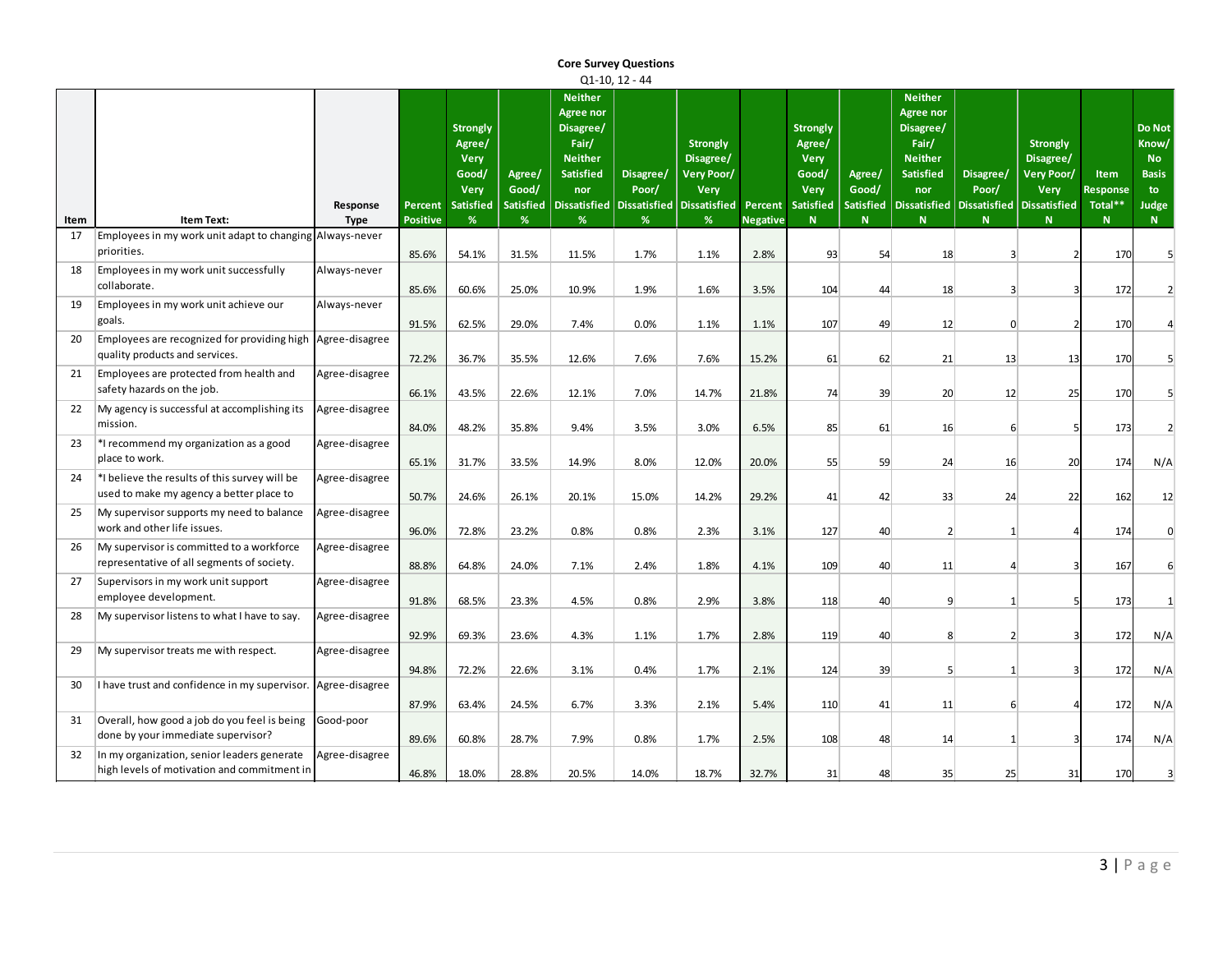|      |                                                                                         |                            |                            |                                                                      |                                          |                                                                                                            | <b>Core Survey Questions</b>                         |                                                                                |                            |                                                                                    |                                           |                                                                                                                             |                         |                                                                                              |                                  |                                                                          |
|------|-----------------------------------------------------------------------------------------|----------------------------|----------------------------|----------------------------------------------------------------------|------------------------------------------|------------------------------------------------------------------------------------------------------------|------------------------------------------------------|--------------------------------------------------------------------------------|----------------------------|------------------------------------------------------------------------------------|-------------------------------------------|-----------------------------------------------------------------------------------------------------------------------------|-------------------------|----------------------------------------------------------------------------------------------|----------------------------------|--------------------------------------------------------------------------|
|      |                                                                                         |                            |                            |                                                                      |                                          |                                                                                                            | Q1-10, 12 - 44                                       |                                                                                |                            |                                                                                    |                                           |                                                                                                                             |                         |                                                                                              |                                  |                                                                          |
| Item | <b>Item Text:</b>                                                                       | Response<br>Type           | Percent<br><b>Positive</b> | <b>Strongly</b><br>Agree/<br>Very<br>Good/<br>Very<br>Satisfied<br>% | Agree/<br>Good/<br><b>Satisfied</b><br>% | <b>Neither</b><br><b>Agree nor</b><br>Disagree/<br>Fair/<br><b>Neither</b><br><b>Satisfied</b><br>nor<br>% | Disagree/<br>Poor/<br>Dissatisfied Dissatisfied<br>% | <b>Strongly</b><br>Disagree/<br>Very Poor/<br>Very<br><b>Dissatisfied</b><br>% | Percent<br><b>Negative</b> | <b>Strongly</b><br>Agree/<br><b>Very</b><br>Good/<br>Very<br><b>Satisfied</b><br>N | Agree/<br>Good/<br><b>Satisfied</b><br>N. | <b>Neither</b><br>Agree nor<br>Disagree/<br>Fair/<br><b>Neither</b><br><b>Satisfied</b><br>nor<br><b>Dissatisfied</b><br>N. | Disagree/<br>Poor/<br>N | <b>Strongly</b><br>Disagree/<br><b>Very Poor/</b><br>Very<br>Dissatisfied Dissatisfied<br>N. | Item<br>Response<br>Total**<br>N | <b>Do Not</b><br>Know/<br><b>No</b><br><b>Basis</b><br>to.<br>Judge<br>N |
| 33   | My organization's senior leaders maintain                                               | Agree-disagree             |                            |                                                                      |                                          |                                                                                                            |                                                      |                                                                                |                            |                                                                                    |                                           |                                                                                                                             |                         |                                                                                              |                                  |                                                                          |
|      | high standards of honesty and integrity.                                                |                            | 53.6%                      | 28.1%                                                                | 25.5%                                    | 15.7%                                                                                                      | 12.6%                                                | 18.1%                                                                          | 30.7%                      | 45                                                                                 | 42                                        | 27                                                                                                                          | 20                      | 30                                                                                           | 164                              |                                                                          |
| 34   | *Managers communicate the goals of the<br>organization.                                 | Agree-disagree             | 76.4%                      | 32.3%                                                                | 44.1%                                    | 11.1%                                                                                                      | 4.1%                                                 | 8.4%                                                                           | 12.6%                      | 55                                                                                 | 77                                        | 18                                                                                                                          | $\overline{7}$          | 15                                                                                           | 172                              | $\mathbf{1}$                                                             |
| 35   | Managers promote communication among<br>different work units (for example, about        | Agree-disagree             | 70.4%                      | 27.8%                                                                | 42.6%                                    | 13.7%                                                                                                      | 7.0%                                                 | 8.9%                                                                           | 15.9%                      | 47                                                                                 | 74                                        | 23                                                                                                                          | 12                      | 15                                                                                           | 171                              | $\overline{2}$                                                           |
| 36   | Overall, how good a job do you feel is being<br>done by the manager directly above your | Good-poor                  | 74.5%                      | 40.2%                                                                | 34.3%                                    | 12.1%                                                                                                      | 8.4%                                                 | 5.1%                                                                           | 13.4%                      | 68                                                                                 | 57                                        | 19                                                                                                                          | 14                      | 9                                                                                            | 167                              | 6                                                                        |
| 37   | I have a high level of respect for my<br>organization's senior leaders.                 | Agree-disagree             | 57.5%                      | 27.3%                                                                | 30.2%                                    | 17.2%                                                                                                      | 7.2%                                                 | 18.2%                                                                          | 25.3%                      | 45                                                                                 | 52                                        | 29                                                                                                                          | 14                      | 31                                                                                           | 171                              |                                                                          |
| 38   | Senior leaders demonstrate support for Work Agree-disagree<br>Life programs.            |                            | 53.5%                      | 22.9%                                                                | 30.6%                                    | 17.8%                                                                                                      | 13.8%                                                | 14.8%                                                                          | 28.6%                      | 38                                                                                 | 52                                        | 30 <sup>°</sup>                                                                                                             | 22                      | 27                                                                                           | 169                              |                                                                          |
| 39   | *How satisfied are you with your<br>involvement in decisions that affect your           | Satisfied-<br>dissatisfied | 61.3%                      | 27.2%                                                                | 34.0%                                    | 16.1%                                                                                                      | 13.0%                                                | 9.6%                                                                           | 22.6%                      | 47                                                                                 | 59                                        | 27                                                                                                                          | 22                      | 17                                                                                           | 172                              | N/A                                                                      |
| 40   | *How satisfied are you with the information<br>you receive from management on what's    | Satisfied-<br>dissatisfied | 62.8%                      | 26.1%                                                                | 36.7%                                    | 18.2%                                                                                                      | 7.3%                                                 | 11.8%                                                                          | 19.1%                      | 45                                                                                 | 63                                        | 30 <sup>°</sup>                                                                                                             | 13                      | 20                                                                                           | 171                              | N/A                                                                      |
| 41   | *How satisfied are you with the recognition<br>you receive for doing a good job?        | Satisfied-<br>dissatisfied | 68.9%                      | 33.3%                                                                | 35.6%                                    | 15.9%                                                                                                      | 8.5%                                                 | 6.7%                                                                           | 15.2%                      | 57                                                                                 | 62                                        | 26                                                                                                                          | 15 <sup>1</sup>         | 12                                                                                           | 172                              | N/A                                                                      |
| 42   | *Considering everything, how satisfied are<br>you with your job?                        | Satisfied-<br>dissatisfied | 70.3%                      | 30.4%                                                                | 40.0%                                    | 13.6%                                                                                                      | 10.0%                                                | 6.1%                                                                           | 16.1%                      | 51                                                                                 | 68                                        | 24                                                                                                                          | 17                      | 11                                                                                           | 171                              | N/A                                                                      |
| 43   | Considering everything, how satisfied are<br>you with your pay?                         | Satisfied-<br>dissatisfied | 70.4%                      | 30.9%                                                                | 39.5%                                    | 11.7%                                                                                                      | 9.4%                                                 | 8.4%                                                                           | 17.9%                      | 52                                                                                 | 70                                        | 20                                                                                                                          | 16                      | 14                                                                                           | 172                              | N/A                                                                      |
| 44   | *Considering everything, how satisfied are<br>you with your organization?               | Satisfied-<br>dissatisfied | 64.4%                      | 27.4%                                                                | 37.1%                                    | 13.0%                                                                                                      | 9.3%                                                 | 13.3%                                                                          | 22.6%                      | 46                                                                                 | 64                                        | 22                                                                                                                          | 18                      | 22                                                                                           | 172                              | N/A                                                                      |

\* AES prescribed items as of 2017 (5 CFR Part 250, Subpart C)

\*\* Unweighted count of responses excluding "Do Not Know" or "No Basis to Judge"

Percentages are weighted to represent the Agency's population.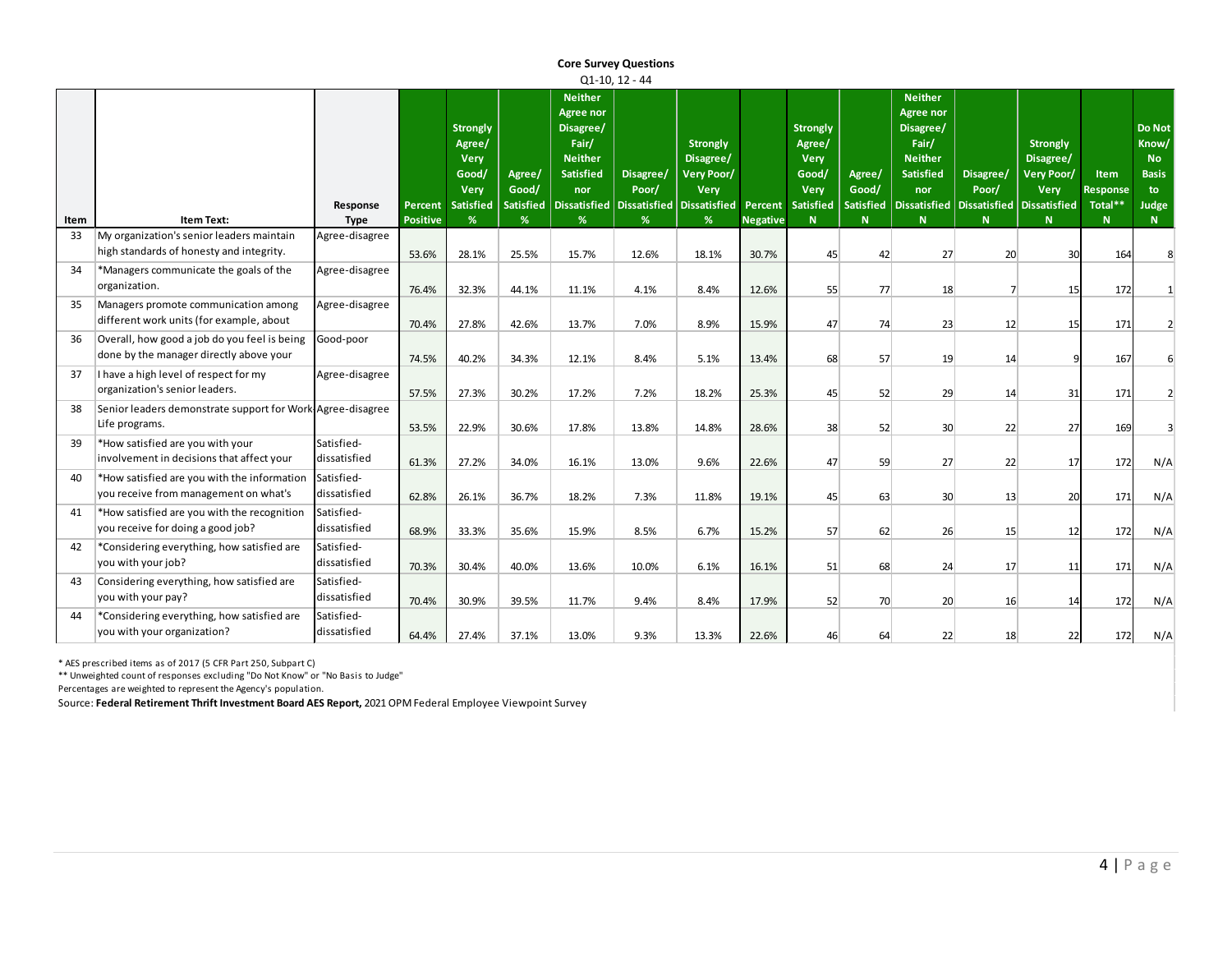| Item           | Year | <b>Item Text</b>                                                                                  | Percent<br><b>Positive</b> | <b>Percent</b><br><b>Neutral</b> | Percent<br><b>Negative</b> | <b>Item</b><br><b>Response</b><br>Total**<br>N. | <b>Do Not</b><br>Know/<br><b>No Basis</b><br>to Judge<br>N. |
|----------------|------|---------------------------------------------------------------------------------------------------|----------------------------|----------------------------------|----------------------------|-------------------------------------------------|-------------------------------------------------------------|
| $\mathbf{1}$   | 2021 | *I am given a real opportunity to improve my skills in<br>my organization.                        | 82.5%                      | 6.6%                             | 10.9%                      | 174                                             | N/A                                                         |
| $\mathbf{1}$   | 2020 | *I am given a real opportunity to improve my skills in<br>my organization.                        | 75.7%                      | 11.2%                            | 13.1%                      | 183                                             | N/A                                                         |
| $\mathbf{1}$   | 2019 | *I am given a real opportunity to improve my skills in                                            |                            |                                  |                            |                                                 |                                                             |
| $\mathbf{1}$   | 2018 | my organization.<br>*I am given a real opportunity to improve my skills in                        | 73.7%                      | 15.2%                            | 11.1%                      | 190                                             | N/A                                                         |
|                |      | my organization.                                                                                  | 71.6%                      | 11.6%                            | 16.8%                      | 214                                             | N/A                                                         |
| $\overline{2}$ | 2021 | I feel encouraged to come up with new and better ways<br>of doing things.                         | 74.1%                      | 8.7%                             | 17.2%                      | 173                                             | N/A                                                         |
| $\overline{2}$ | 2020 | I feel encouraged to come up with new and better ways<br>of doing things.                         | 71.4%                      | 11.5%                            | 17.1%                      | 183                                             | N/A                                                         |
| $\overline{2}$ | 2019 | I feel encouraged to come up with new and better ways<br>of doing things.                         | 66.0%                      | 12.1%                            | 21.9%                      | 188                                             | N/A                                                         |
| $\overline{2}$ | 2018 | I feel encouraged to come up with new and better ways<br>of doing things.                         | 65.2%                      | 11.5%                            | 23.3%                      | 214                                             | N/A                                                         |
| 3              | 2021 | My work gives me a feeling of personal                                                            |                            |                                  |                            |                                                 |                                                             |
| 3              | 2020 | accomplishment.<br>My work gives me a feeling of personal                                         | 71.7%                      | 11.9%                            | 16.4%                      | 175                                             | N/A                                                         |
|                |      | accomplishment.                                                                                   | 76.6%                      | 7.8%                             | 15.6%                      | 181                                             | N/A                                                         |
| 3              | 2019 | My work gives me a feeling of personal<br>accomplishment.                                         | 74.1%                      | 13.1%                            | 12.7%                      | 190                                             | N/A                                                         |
| 3              | 2018 | My work gives me a feeling of personal<br>accomplishment.                                         | 68.1%                      | 14.1%                            | 17.8%                      | 215                                             | N/A                                                         |
| 4              | 2021 | I know what is expected of me on the job.                                                         | 82.1%                      | 9.5%                             | 8.4%                       | 174                                             | N/A                                                         |
| 4              | 2020 | I know what is expected of me on the job.                                                         | 83.2%                      | 7.5%                             | 9.3%                       | 183                                             | N/A                                                         |
| 4              | 2019 | I know what is expected of me on the job.                                                         | 79.2%                      | 5.9%                             | 15.0%                      | 187                                             | N/A                                                         |
| 4              | 2018 | I know what is expected of me on the job.                                                         | 75.7%                      | 9.9%                             | 14.4%                      | 215                                             | N/A                                                         |
| 5              | 2021 | *My workload is reasonable.                                                                       | 76.3%                      | 11.4%                            | 12.3%                      | 171                                             | 2                                                           |
| 5              | 2020 | *My workload is reasonable.                                                                       | 69.4%                      | 10.2%                            | 20.3%                      | 183                                             | 0                                                           |
| 5              | 2019 | *My workload is reasonable.                                                                       | 61.9%                      | 10.8%                            | 27.3%                      | 190                                             | 0                                                           |
| 5              | 2018 | *My workload is reasonable.                                                                       | 63.2%                      | 12.6%                            | 24.2%                      | 214                                             | 0                                                           |
| 6              | 2021 | *My talents are used well in the workplace.                                                       | 71.1%                      | 9.1%                             | 19.8%                      | 170                                             | 3                                                           |
| 6              | 2020 | *My talents are used well in the workplace.                                                       | 67.1%                      | 12.1%                            | 20.8%                      | 181                                             | $\mathbf{1}$                                                |
| 6              | 2019 | *My talents are used well in the workplace.                                                       | 60.1%                      | 14.9%                            | 25.1%                      | 187                                             | 3                                                           |
| 6              | 2018 | *My talents are used well in the workplace.                                                       | 56.1%                      | 13.8%                            | 30.0%                      | 209                                             | 3                                                           |
| $\overline{7}$ | 2021 | *I know how my work relates to the agency's goals.                                                | 87.3%                      | 5.7%                             | 7.0%                       | 170                                             | 3                                                           |
| $\overline{7}$ | 2020 | *I know how my work relates to the agency's goals.                                                | 89.6%                      | 6.7%                             | 3.7%                       | 182                                             | 0                                                           |
| $\overline{7}$ | 2019 | *I know how my work relates to the agency's goals.                                                | 86.7%                      | 6.1%                             | 7.2%                       | 188                                             | $\mathbf{1}$                                                |
| $\overline{7}$ | 2018 | *I know how my work relates to the agency's goals.                                                | 84.4%                      | 6.8%                             | 8.8%                       | 214                                             | 0                                                           |
| 8              | 2021 | *I can disclose a suspected violation of any law, rule or                                         |                            |                                  |                            |                                                 |                                                             |
| 8              | 2020 | regulation without fear of reprisal.<br>*I can disclose a suspected violation of any law, rule or | 70.8%                      | 17.2%                            | 12.0%                      | 161                                             | 11                                                          |
|                |      | regulation without fear of reprisal.                                                              | 65.7%                      | 17.9%                            | 16.5%                      | 178                                             | 5                                                           |
| 8              | 2019 | *I can disclose a suspected violation of any law, rule or<br>regulation without fear of reprisal. | 66.0%                      | 13.5%                            | 20.5%                      | 175                                             | 15                                                          |
| 8              | 2018 | *I can disclose a suspected violation of any law, rule or<br>regulation without fear of reprisal. | 59.2%                      | 16.5%                            | 24.3%                      | 200                                             | 15                                                          |

**Core Survey Questions Q1 - 10, 12 - 44 Trends**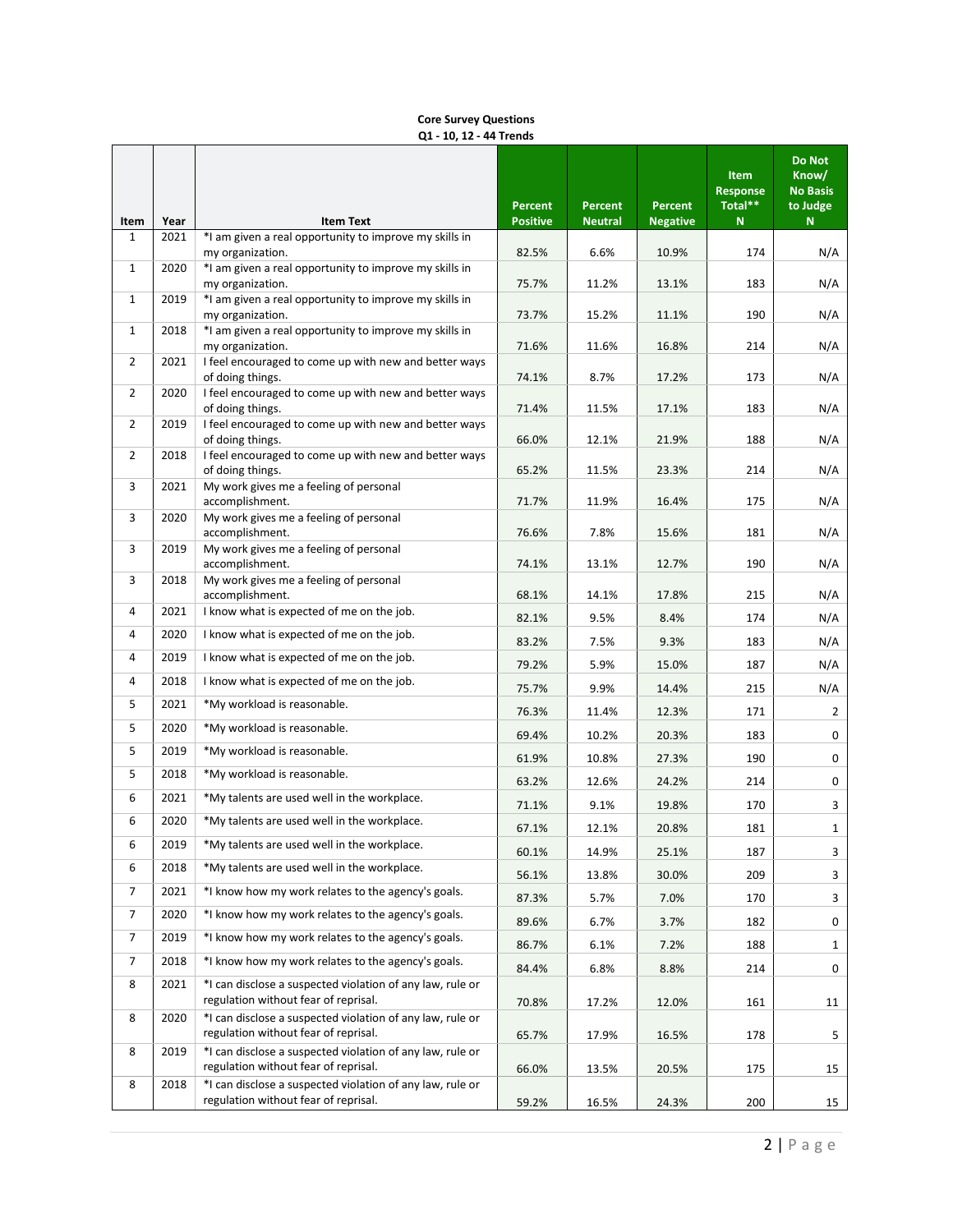| Item | Year | <b>Item Text</b>                                                                                         | Percent<br><b>Positive</b> | <b>Percent</b><br><b>Neutral</b> | Percent<br><b>Negative</b> | <b>Item</b><br><b>Response</b><br>Total**<br>N | Do Not<br>Know/<br><b>No Basis</b><br>to Judge<br>$\mathbf N$ |
|------|------|----------------------------------------------------------------------------------------------------------|----------------------------|----------------------------------|----------------------------|------------------------------------------------|---------------------------------------------------------------|
| 9    | 2021 | *The people I work with cooperate to get the job done.                                                   | 89.8%                      | 4.8%                             | 5.4%                       | 175                                            | N/A                                                           |
| 9    | 2020 | *The people I work with cooperate to get the job done.                                                   | 85.6%                      | 7.3%                             | 7.1%                       | 182                                            | N/A                                                           |
| 9    | 2019 | *The people I work with cooperate to get the job done.                                                   | 76.0%                      | 13.2%                            | 10.9%                      | 190                                            | N/A                                                           |
| 9    | 2018 | *The people I work with cooperate to get the job done.                                                   |                            |                                  |                            |                                                |                                                               |
| 10   | 2021 | In my work unit, steps are taken to deal with a poor<br>performer who cannot or will not improve.        | 74.4%<br>49.6%             | 12.3%<br>31.7%                   | 13.3%<br>18.7%             | 215<br>138                                     | N/A<br>37                                                     |
| 10   | 2020 | In my work unit, steps are taken to deal with a poor<br>performer who cannot or will not improve.        | 53.4%                      | 22.6%                            | 24.1%                      | 148                                            | 35                                                            |
| 10   | 2019 | In my work unit, steps are taken to deal with a poor<br>performer who cannot or will not improve.        | 37.2%                      | 29.1%                            | 33.7%                      | 167                                            | 22                                                            |
| 10   | 2018 | In my work unit, steps are taken to deal with a poor<br>performer who cannot or will not improve.        | 37.5%                      | 26.3%                            | 36.3%                      | 185                                            | 30                                                            |
| 12   | 2021 | *In my work unit, differences in performance are                                                         |                            |                                  |                            |                                                |                                                               |
| 12   | 2020 | recognized in a meaningful way.<br>*In my work unit, differences in performance are                      | 67.8%                      | 17.1%                            | 15.1%                      | 157                                            | 18                                                            |
|      |      | recognized in a meaningful way.                                                                          | 56.7%                      | 26.5%                            | 16.8%                      | 164                                            | 18                                                            |
| 12   | 2019 | *In my work unit, differences in performance are<br>recognized in a meaningful way.                      | 38.0%                      | 32.6%                            | 29.4%                      | 174                                            | 13                                                            |
| 12   | 2018 | *In my work unit, differences in performance are<br>recognized in a meaningful way.                      | 41.2%                      | 32.2%                            | 26.6%                      | 191                                            | 23                                                            |
| 13   | 2021 | *My work unit has the job-relevant knowledge and skills                                                  |                            |                                  |                            |                                                |                                                               |
| 13   | 2020 | necessary to accomplish organizational goals.<br>*My work unit has the job-relevant knowledge and skills | 88.8%                      | 5.8%                             | 5.4%                       | 173                                            | 1                                                             |
|      |      | necessary to accomplish organizational goals.                                                            | 85.1%                      | 8.5%                             | 6.5%                       | 182                                            | $\mathbf{1}$                                                  |
| 13   | 2019 | *My work unit has the job-relevant knowledge and skills<br>necessary to accomplish organizational goals. | 82.5%                      | 9.2%                             | 8.3%                       | 187                                            | $\mathbf{1}$                                                  |
| 13   | 2018 | *My work unit has the job-relevant knowledge and skills<br>necessary to accomplish organizational goals. | 82.8%                      | 6.8%                             | 10.5%                      | 213                                            | $\overline{2}$                                                |
| 14   | 2021 | Employees in my work unit meet the needs of our<br>customers.                                            | 92.2%                      | 6.7%                             | 1.1%                       | 171                                            | 4                                                             |
| 14   | 2020 | During the COVID-19 pandemic, my work unit has met<br>the needs of our customers.                        | 99.3%                      | 0.7%                             | 0.0%                       | 179                                            | 0                                                             |
| 15   | 2021 | Employees in my work unit contribute positively to my<br>agency's performance.                           | 92.8%                      | 6.1%                             | 1.1%                       | 171                                            | 4                                                             |
| 15   | 2020 | During the COVID-19 pandemic, my work unit has<br>contributed positively to my agency's performance.     | 100.0%                     | 0.0%                             | 0.0%                       | 177                                            | 1                                                             |
| 16   | 2021 | Employees in my work unit produce high-quality work.                                                     | 91.1%                      | 7.1%                             | 1.8%                       | 170                                            | $\overline{a}$                                                |
| 16   | 2020 | During the COVID-19 pandemic, my work unit has<br>produced high-quality work.                            | 96.8%                      | 3.2%                             | 0.0%                       | 179                                            | 0                                                             |
| 17   | 2021 | Employees in my work unit adapt to changing priorities.                                                  | 85.6%                      | 11.5%                            | 2.8%                       | 170                                            | 5                                                             |
| 17   | 2020 | During the COVID-19 pandemic, my work unit has<br>adapted to changing priorities.                        | 97.0%                      | 2.3%                             | 0.7%                       | 179                                            | 0                                                             |
| 18   | 2021 | Employees in my work unit successfully collaborate.                                                      | 85.6%                      | 10.9%                            | 3.5%                       | 172                                            | $\overline{2}$                                                |
| 18   | 2020 | During the COVID-19 pandemic, my work unit has<br>successfully collaborated.                             | 95.0%                      | 3.2%                             | 1.8%                       | 178                                            | 0                                                             |
| 19   | 2021 | Employees in my work unit achieve our goals.                                                             | 91.5%                      | 7.4%                             | 1.1%                       | 170                                            | 4                                                             |
| 19   | 2020 | During the COVID-19 pandemic, my work unit has<br>achieved our goals.                                    | 98.7%                      | 0.8%                             | 0.5%                       | 178                                            | 1                                                             |
| 20   | 2021 | Employees are recognized for providing high quality<br>products and services.                            | 72.2%                      | 12.6%                            | 15.2%                      | 170                                            | 5                                                             |
| 20   | 2020 | Employees are recognized for providing high quality<br>products and services.                            | 72.5%                      | 12.3%                            | 15.3%                      | 177                                            | 4                                                             |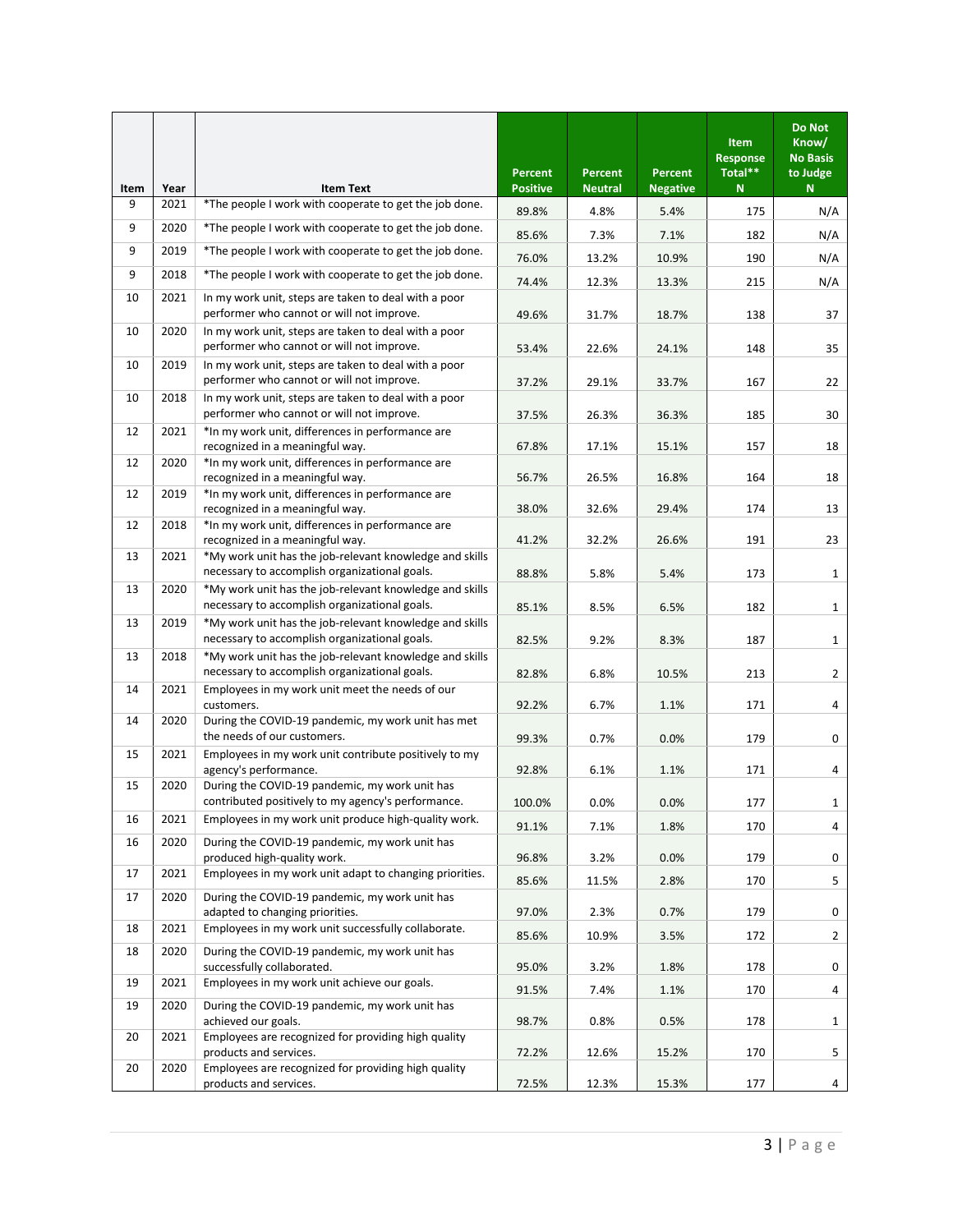| Item | Year | <b>Item Text</b>                                                                                | Percent<br><b>Positive</b> | <b>Percent</b><br><b>Neutral</b> | Percent<br><b>Negative</b> | <b>Item</b><br><b>Response</b><br>Total**<br>N | Do Not<br>Know/<br><b>No Basis</b><br>to Judge<br>$\mathbf N$ |
|------|------|-------------------------------------------------------------------------------------------------|----------------------------|----------------------------------|----------------------------|------------------------------------------------|---------------------------------------------------------------|
| 20   | 2019 | Employees are recognized for providing high quality<br>products and services.                   | 56.9%                      | 21.2%                            | 21.9%                      | 183                                            | 3                                                             |
| 20   | 2018 | Employees are recognized for providing high quality<br>products and services.                   | 53.7%                      | 21.8%                            | 24.6%                      | 210                                            | 5                                                             |
| 21   | 2021 | Employees are protected from health and safety<br>hazards on the job.                           | 66.1%                      | 12.1%                            | 21.8%                      | 170                                            | 5                                                             |
| 21   | 2020 | Employees are protected from health and safety<br>hazards on the job.                           | 92.1%                      | 5.5%                             | 2.4%                       | 178                                            | 3                                                             |
| 21   | 2019 | Employees are protected from health and safety<br>hazards on the job.                           | 86.8%                      | 11.5%                            | 1.7%                       | 184                                            | $\overline{2}$                                                |
| 21   | 2018 | Employees are protected from health and safety                                                  |                            |                                  |                            |                                                |                                                               |
| 22   | 2021 | hazards on the job.<br>My agency is successful at accomplishing its mission.                    | 88.0%<br>84.0%             | 7.3%<br>9.4%                     | 4.7%<br>6.5%               | 212<br>173                                     | 3<br>$\overline{2}$                                           |
| 22   | 2020 | My agency is successful at accomplishing its mission.                                           | 88.4%                      | 8.0%                             | 3.6%                       | 182                                            | 0                                                             |
| 22   | 2019 | My agency is successful at accomplishing its mission.                                           | 78.0%                      | 14.1%                            | 7.9%                       | 183                                            | 3                                                             |
| 22   | 2018 | My agency is successful at accomplishing its mission.                                           | 71.4%                      | 15.8%                            | 12.9%                      | 213                                            | 1                                                             |
| 23   | 2021 | *I recommend my organization as a good place to work.                                           | 65.1%                      | 14.9%                            | 20.0%                      | 174                                            | N/A                                                           |
| 23   | 2020 | *I recommend my organization as a good place to work.                                           | 70.1%                      | 16.8%                            | 13.1%                      | 183                                            | N/A                                                           |
| 23   | 2019 | *I recommend my organization as a good place to work.                                           | 64.9%                      | 18.0%                            | 17.1%                      | 185                                            | N/A                                                           |
| 23   | 2018 | *I recommend my organization as a good place to work.                                           | 61.3%                      | 16.6%                            | 22.1%                      | 214                                            | N/A                                                           |
| 24   | 2021 | *I believe the results of this survey will be used to make<br>my agency a better place to work. | 50.7%                      | 20.1%                            | 29.2%                      | 162                                            | 12                                                            |
| 24   | 2020 | *I believe the results of this survey will be used to make<br>my agency a better place to work. | 53.2%                      | 24.7%                            | 22.2%                      | 176                                            | 7                                                             |
| 24   | 2019 | *I believe the results of this survey will be used to make<br>my agency a better place to work. | 50.5%                      | 18.7%                            | 30.8%                      | 177                                            | 8                                                             |
| 24   | 2018 | *I believe the results of this survey will be used to make<br>my agency a better place to work. | 50.3%                      | 20.2%                            | 29.5%                      | 207                                            | 8                                                             |
| 25   | 2021 | My supervisor supports my need to balance work and<br>other life issues.                        | 96.0%                      | 0.8%                             | 3.1%                       | 174                                            | 0                                                             |
| 25   | 2020 | My supervisor supports my need to balance work and<br>other life issues.                        | 90.2%                      | 5.2%                             | 4.6%                       | 182                                            | 1                                                             |
| 25   | 2019 | My supervisor supports my need to balance work and<br>other life issues.                        | 86.2%                      | 7.5%                             | 6.3%                       | 185                                            | 0                                                             |
| 25   | 2018 | My supervisor supports my need to balance work and<br>other life issues.                        | 90.7%                      | 2.7%                             | 6.5%                       | 214                                            | 0                                                             |
| 26   | 2021 | My supervisor is committed to a workforce<br>representative of all segments of society.         | 88.8%                      | 7.1%                             | 4.1%                       | 167                                            | 6                                                             |
| 26   | 2020 | My supervisor is committed to a workforce<br>representative of all segments of society.         | 86.8%                      | 8.1%                             | 5.1%                       | 180                                            | 3                                                             |
| 26   | 2019 | My supervisor is committed to a workforce<br>representative of all segments of society.         | 81.0%                      | 12.6%                            | 6.4%                       | 170                                            | 14                                                            |
| 26   | 2018 | My supervisor is committed to a workforce<br>representative of all segments of society.         | 76.5%                      | 15.6%                            | 7.9%                       | 206                                            | 7                                                             |
| 27   | 2021 | Supervisors in my work unit support employee<br>development.                                    | 91.8%                      | 4.5%                             | 3.8%                       | 173                                            | $\mathbf{1}$                                                  |
| 27   | 2020 | Supervisors in my work unit support employee<br>development.                                    | 88.3%                      | 4.6%                             | 7.0%                       | 183                                            | 0                                                             |
| 27   | 2019 | Supervisors in my work unit support employee<br>development.                                    | 79.7%                      | 9.7%                             | 10.6%                      | 183                                            | $\overline{2}$                                                |
| 27   | 2018 | Supervisors in my work unit support employee<br>development.                                    | 77.8%                      | 11.2%                            | 11.0%                      | 214                                            | 0                                                             |
| 28   | 2021 | My supervisor listens to what I have to say.                                                    | 92.9%                      | 4.3%                             | 2.8%                       | 172                                            | N/A                                                           |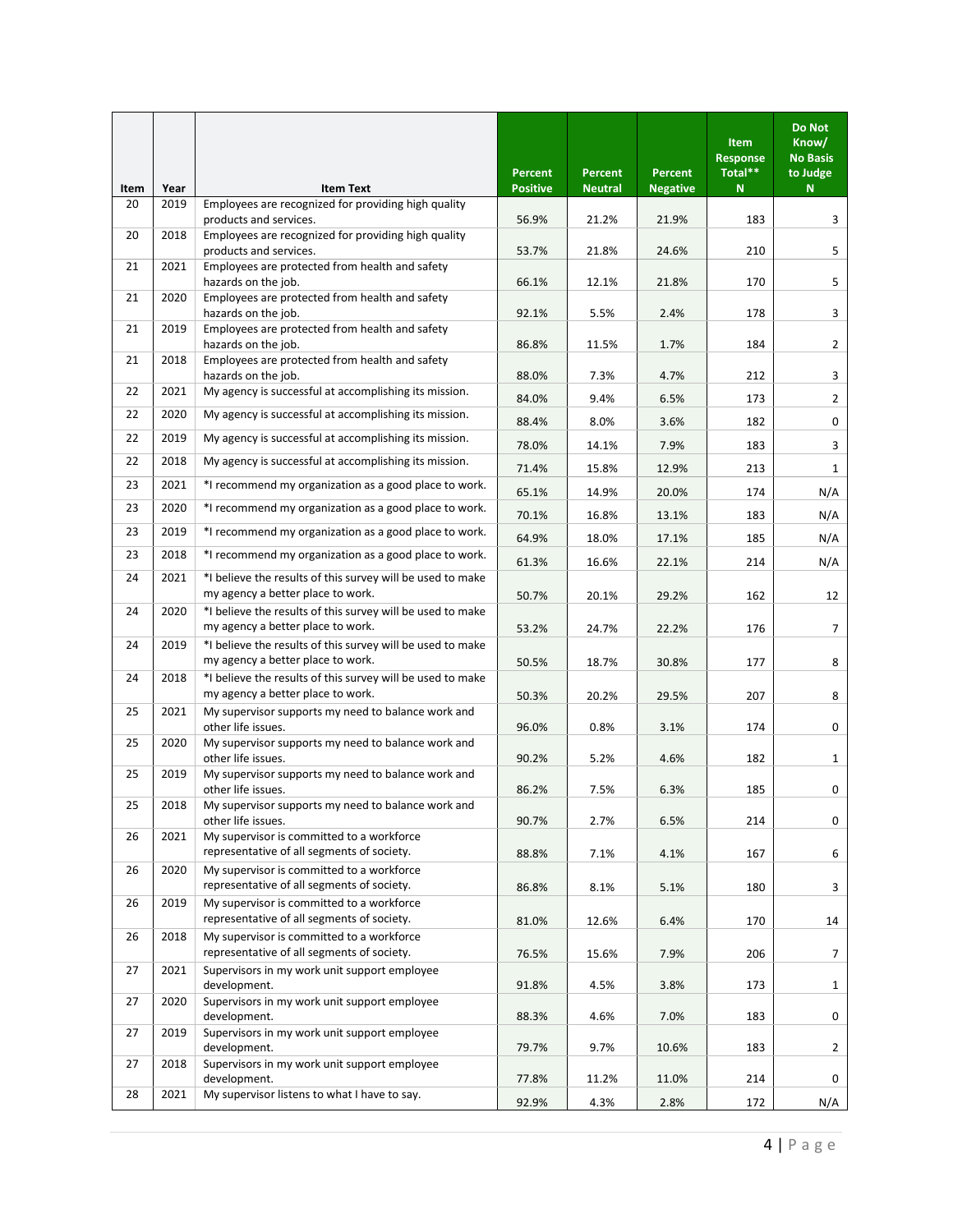| Item | Year | <b>Item Text</b>                                                                                                        | Percent<br><b>Positive</b> | Percent<br><b>Neutral</b> | Percent<br><b>Negative</b> | <b>Item</b><br><b>Response</b><br>Total**<br>N. | <b>Do Not</b><br>Know/<br><b>No Basis</b><br>to Judge<br>N |
|------|------|-------------------------------------------------------------------------------------------------------------------------|----------------------------|---------------------------|----------------------------|-------------------------------------------------|------------------------------------------------------------|
| 28   | 2020 | My supervisor listens to what I have to say.                                                                            | 87.1%                      | 6.8%                      | 6.1%                       | 182                                             | N/A                                                        |
| 28   | 2019 | My supervisor listens to what I have to say.                                                                            | 81.4%                      | 11.9%                     | 6.8%                       | 184                                             | N/A                                                        |
| 28   | 2018 | My supervisor listens to what I have to say.                                                                            | 84.8%                      | 6.2%                      | 9.1%                       | 214                                             | N/A                                                        |
| 29   | 2021 | My supervisor treats me with respect.                                                                                   | 94.8%                      | 3.1%                      | 2.1%                       | 172                                             | N/A                                                        |
| 29   | 2020 | My supervisor treats me with respect.                                                                                   | 87.9%                      | 4.7%                      | 7.4%                       | 182                                             | N/A                                                        |
| 29   | 2019 | My supervisor treats me with respect.                                                                                   | 86.3%                      | 8.2%                      | 5.5%                       | 184                                             | N/A                                                        |
| 29   | 2018 | My supervisor treats me with respect.                                                                                   | 86.4%                      | 5.9%                      | 7.7%                       | 213                                             | N/A                                                        |
| 30   | 2021 | I have trust and confidence in my supervisor.                                                                           | 87.9%                      | 6.7%                      | 5.4%                       | 172                                             | N/A                                                        |
| 30   | 2020 | I have trust and confidence in my supervisor.                                                                           | 78.8%                      | 8.8%                      | 12.4%                      | 182                                             | N/A                                                        |
| 30   | 2019 | I have trust and confidence in my supervisor.                                                                           | 73.3%                      | 15.3%                     | 11.4%                      | 184                                             | N/A                                                        |
| 30   | 2018 | I have trust and confidence in my supervisor.                                                                           | 76.2%                      | 9.6%                      | 14.2%                      | 214                                             | N/A                                                        |
| 31   | 2021 | Overall, how good a job do you feel is being done by<br>your immediate supervisor?                                      | 89.6%                      | 7.9%                      | 2.5%                       | 174                                             | N/A                                                        |
| 31   | 2020 | Overall, how good a job do you feel is being done by<br>your immediate supervisor?                                      | 82.0%                      | 10.3%                     | 7.6%                       | 183                                             | N/A                                                        |
| 31   | 2019 | Overall, how good a job do you feel is being done by<br>your immediate supervisor?                                      | 75.4%                      | 14.8%                     | 9.8%                       | 185                                             | N/A                                                        |
| 31   | 2018 | Overall, how good a job do you feel is being done by<br>your immediate supervisor?                                      | 76.4%                      | 12.5%                     | 11.0%                      | 214                                             | N/A                                                        |
| 32   | 2021 | In my organization, senior leaders generate high levels<br>of motivation and commitment in the workforce.               | 46.8%                      | 20.5%                     | 32.7%                      | 170                                             | 3                                                          |
| 32   | 2020 | In my organization, senior leaders generate high levels<br>of motivation and commitment in the workforce.               | 54.1%                      | 19.8%                     | 26.1%                      | 183                                             | 0                                                          |
| 32   | 2019 | In my organization, senior leaders generate high levels<br>of motivation and commitment in the workforce.               | 40.0%                      | 24.6%                     | 35.4%                      | 182                                             | $\overline{2}$                                             |
| 32   | 2018 | In my organization, senior leaders generate high levels<br>of motivation and commitment in the workforce.               | 41.0%                      | 23.0%                     | 36.0%                      | 211                                             | $\overline{2}$                                             |
| 33   | 2021 | My organization's senior leaders maintain high<br>standards of honesty and integrity.                                   | 53.6%                      | 15.7%                     | 30.7%                      | 164                                             | 8                                                          |
| 33   | 2020 | My organization's senior leaders maintain high<br>standards of honesty and integrity.                                   | 61.5%                      | 20.1%                     | 18.4%                      | 179                                             | 3                                                          |
| 33   | 2019 | My organization's senior leaders maintain high<br>standards of honesty and integrity.                                   | 49.3%                      | 26.2%                     | 24.6%                      | 176                                             | 8                                                          |
| 33   | 2018 | My organization's senior leaders maintain high<br>standards of honesty and integrity.                                   | 48.1%                      | 21.3%                     | 30.6%                      | 206                                             | 7                                                          |
| 34   | 2021 | *Managers communicate the goals of the organization.                                                                    | 76.4%                      | 11.1%                     | 12.6%                      | 172                                             | 1                                                          |
| 34   | 2020 | *Managers communicate the goals of the organization.                                                                    | 83.4%                      | 7.6%                      | 9.1%                       | 182                                             | $\mathbf{1}$                                               |
| 34   | 2019 | *Managers communicate the goals of the organization.                                                                    | 72.6%                      | 15.1%                     | 12.3%                      | 184                                             | 0                                                          |
| 34   | 2018 | *Managers communicate the goals of the organization.                                                                    | 62.1%                      | 18.6%                     | 19.3%                      | 208                                             | 5                                                          |
| 35   | 2021 | Managers promote communication among different<br>work units (for example, about projects, goals, needed<br>resources). | 70.4%                      | 13.7%                     | 15.9%                      | 171                                             | $\overline{2}$                                             |
| 35   | 2020 | Managers promote communication among different<br>work units (for example, about projects, goals, needed<br>resources). | 73.3%                      | 13.2%                     | 13.5%                      | 180                                             | 3                                                          |
| 35   | 2019 | Managers promote communication among different<br>work units (for example, about projects, goals, needed<br>resources). | 63.1%                      | 19.9%                     | 17.0%                      | 182                                             | $\mathbf{2}$                                               |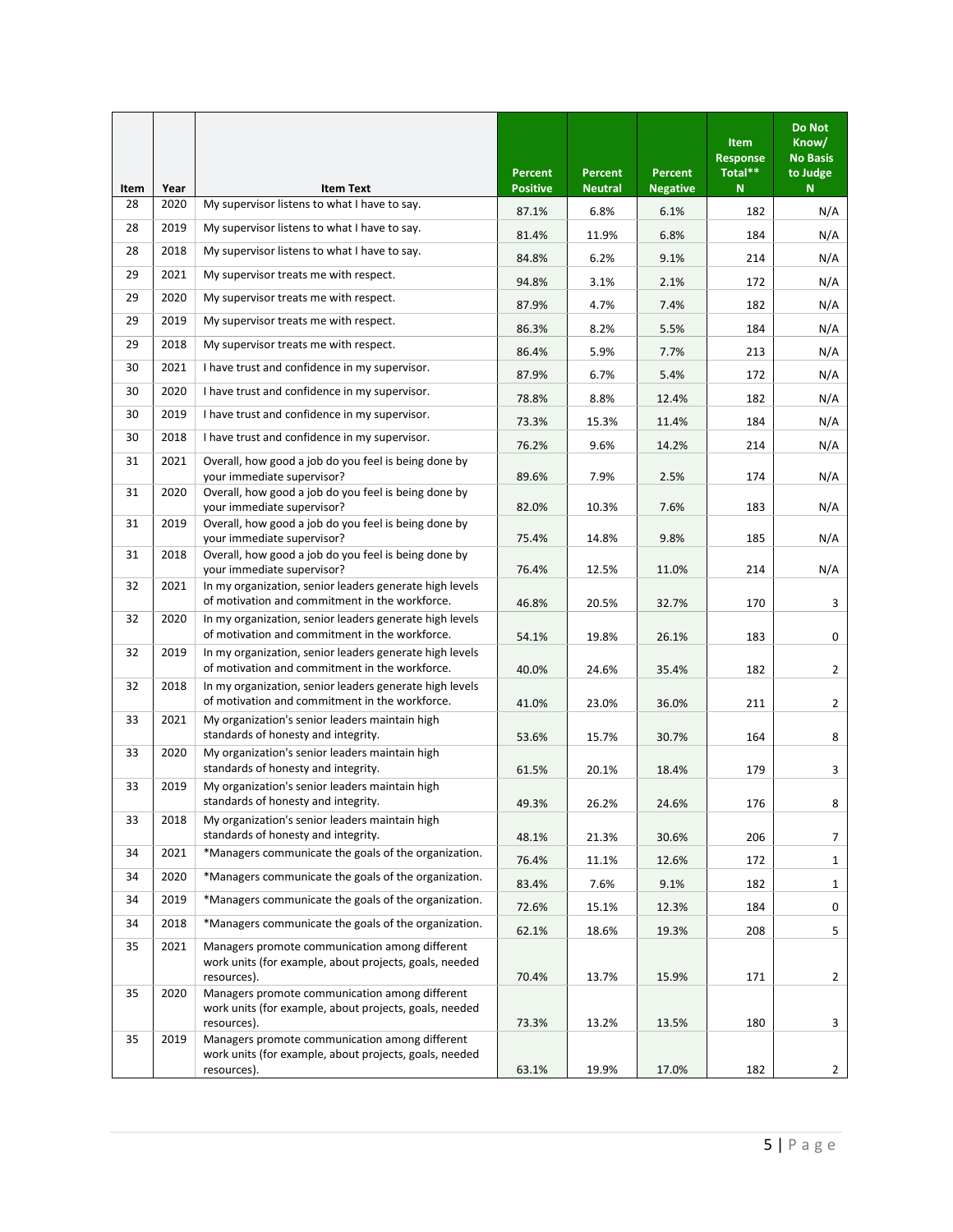| Item | Year | <b>Item Text</b>                                                                                              | Percent<br><b>Positive</b> | Percent<br><b>Neutral</b> | Percent<br><b>Negative</b> | <b>Item</b><br><b>Response</b><br>Total**<br>N | <b>Do Not</b><br>Know/<br><b>No Basis</b><br>to Judge<br>$\mathbf N$ |
|------|------|---------------------------------------------------------------------------------------------------------------|----------------------------|---------------------------|----------------------------|------------------------------------------------|----------------------------------------------------------------------|
| 35   | 2018 | Managers promote communication among different                                                                |                            |                           |                            |                                                |                                                                      |
|      |      | work units (for example, about projects, goals, needed<br>resources).                                         | 55.2%                      | 18.9%                     | 25.9%                      | 207                                            | 5                                                                    |
| 36   | 2021 | Overall, how good a job do you feel is being done by the                                                      |                            |                           |                            |                                                |                                                                      |
|      |      | manager directly above your immediate supervisor?                                                             | 74.5%                      | 12.1%                     | 13.4%                      | 167                                            | 6                                                                    |
| 36   | 2020 | Overall, how good a job do you feel is being done by the<br>manager directly above your immediate supervisor? | 78.2%                      | 12.4%                     | 9.4%                       | 179                                            | 3                                                                    |
| 36   | 2019 | Overall, how good a job do you feel is being done by the<br>manager directly above your immediate supervisor? | 67.2%                      | 21.2%                     | 11.5%                      | 181                                            | $\overline{2}$                                                       |
| 36   | 2018 | Overall, how good a job do you feel is being done by the                                                      |                            |                           |                            |                                                |                                                                      |
|      |      | manager directly above your immediate supervisor?                                                             | 60.1%                      | 19.0%                     | 20.9%                      | 207                                            | 6                                                                    |
| 37   | 2021 | I have a high level of respect for my organization's<br>senior leaders.                                       | 57.5%                      | 17.2%                     | 25.3%                      | 171                                            | $\overline{2}$                                                       |
| 37   | 2020 | I have a high level of respect for my organization's                                                          |                            |                           |                            |                                                |                                                                      |
| 37   | 2019 | senior leaders.<br>I have a high level of respect for my organization's                                       | 61.2%                      | 22.9%                     | 15.8%                      | 183                                            | 0                                                                    |
|      |      | senior leaders.                                                                                               | 54.8%                      | 19.9%                     | 25.2%                      | 181                                            | $\overline{2}$                                                       |
| 37   | 2018 | I have a high level of respect for my organization's<br>senior leaders.                                       | 51.2%                      | 20.0%                     | 28.9%                      | 212                                            | $\mathbf{1}$                                                         |
| 38   | 2021 | Senior leaders demonstrate support for Work-Life<br>programs.                                                 | 53.5%                      | 17.8%                     | 28.6%                      | 169                                            | 3                                                                    |
| 38   | 2020 | Senior leaders demonstrate support for Work-Life<br>programs.                                                 | 79.0%                      | 12.2%                     | 8.7%                       | 178                                            | 5                                                                    |
| 38   | 2019 | Senior leaders demonstrate support for Work-Life<br>programs.                                                 | 70.3%                      | 17.2%                     | 12.5%                      | 175                                            | 8                                                                    |
| 38   | 2018 | Senior leaders demonstrate support for Work-Life                                                              |                            |                           |                            |                                                |                                                                      |
| 39   |      | programs.<br>*How satisfied are you with your involvement in                                                  | 69.1%                      | 19.5%                     | 11.4%                      | 209                                            | 4                                                                    |
|      | 2021 | decisions that affect your work?                                                                              | 61.3%                      | 16.1%                     | 22.6%                      | 172                                            | N/A                                                                  |
| 39   | 2020 | *How satisfied are you with your involvement in                                                               |                            |                           |                            |                                                |                                                                      |
| 39   | 2019 | decisions that affect your work?<br>*How satisfied are you with your involvement in                           | 66.5%                      | 15.1%                     | 18.4%                      | 182                                            | N/A                                                                  |
|      |      | decisions that affect your work?                                                                              | 60.9%                      | 22.8%                     | 16.3%                      | 182                                            | N/A                                                                  |
| 39   | 2018 | *How satisfied are you with your involvement in                                                               |                            |                           |                            |                                                |                                                                      |
| 40   | 2021 | decisions that affect your work?<br>*How satisfied are you with the information you receive                   | 54.9%                      | 15.5%                     | 29.6%                      | 211                                            | N/A                                                                  |
|      |      | from management on what's going on in your<br>organization?                                                   | 62.8%                      | 18.2%                     | 19.1%                      | 171                                            | N/A                                                                  |
| 40   | 2020 | *How satisfied are you with the information you receive                                                       |                            |                           |                            |                                                |                                                                      |
|      |      | from management on what's going on in your                                                                    |                            |                           |                            |                                                |                                                                      |
|      |      | organization?<br>*How satisfied are you with the information you receive                                      | 69.2%                      | 14.3%                     | 16.5%                      | 178                                            | N/A                                                                  |
| 40   | 2019 | from management on what's going on in your                                                                    |                            |                           |                            |                                                |                                                                      |
|      |      | organization?                                                                                                 | 67.1%                      | 19.0%                     | 13.9%                      | 180                                            | N/A                                                                  |
| 40   | 2018 | *How satisfied are you with the information you receive                                                       |                            |                           |                            |                                                |                                                                      |
|      |      | from management on what's going on in your<br>organization?                                                   | 56.6%                      | 21.9%                     | 21.5%                      | 213                                            | N/A                                                                  |
| 41   | 2021 | *How satisfied are you with the recognition you receive                                                       |                            |                           |                            |                                                |                                                                      |
|      |      | for doing a good job?                                                                                         | 68.9%                      | 15.9%                     | 15.2%                      | 172                                            | N/A                                                                  |
| 41   | 2020 | *How satisfied are you with the recognition you receive<br>for doing a good job?                              | 64.8%                      | 17.1%                     | 18.1%                      | 182                                            | N/A                                                                  |
| 41   | 2019 | *How satisfied are you with the recognition you receive                                                       |                            |                           |                            |                                                |                                                                      |
|      |      | for doing a good job?                                                                                         | 54.4%                      | 21.1%                     | 24.5%                      | 181                                            | N/A                                                                  |
| 41   | 2018 | *How satisfied are you with the recognition you receive<br>for doing a good job?                              | 54.8%                      | 21.3%                     | 23.9%                      | 213                                            | N/A                                                                  |
| 42   | 2021 | *Considering everything, how satisfied are you with                                                           |                            |                           |                            |                                                |                                                                      |
|      |      | your job?                                                                                                     | 70.3%                      | 13.6%                     | 16.1%                      | 171                                            | N/A                                                                  |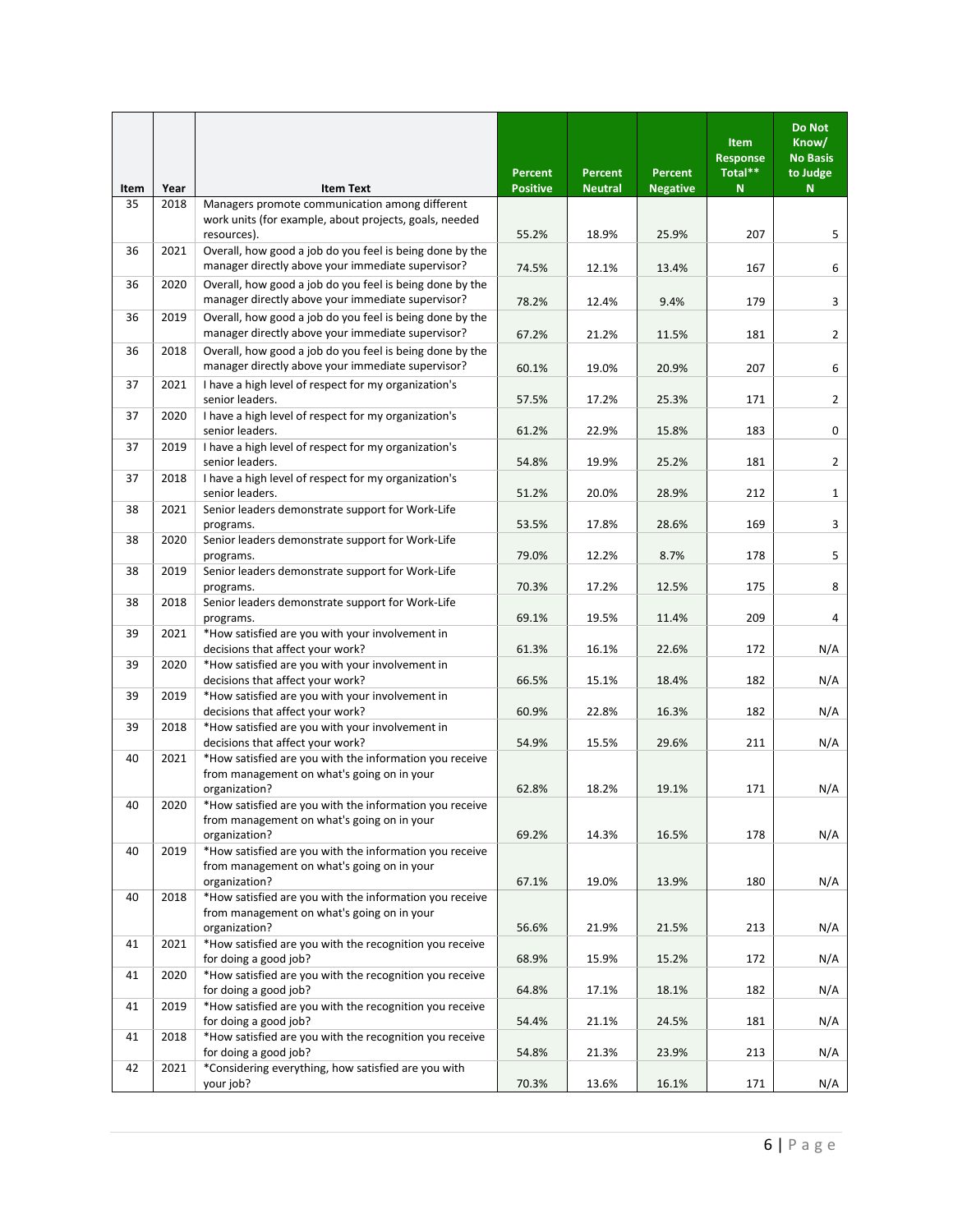| Item | Year | <b>Item Text</b>                                                          | Percent<br><b>Positive</b> | Percent<br><b>Neutral</b> | Percent<br><b>Negative</b> | <b>Item</b><br><b>Response</b><br>Total**<br>N. | Do Not<br>Know/<br><b>No Basis</b><br>to Judge<br>$\mathbb N$ |
|------|------|---------------------------------------------------------------------------|----------------------------|---------------------------|----------------------------|-------------------------------------------------|---------------------------------------------------------------|
| 42   | 2020 | *Considering everything, how satisfied are you with<br>your job?          | 75.1%                      | 10.5%                     | 14.3%                      | 181                                             | N/A                                                           |
| 42   | 2019 | *Considering everything, how satisfied are you with<br>your job?          | 68.3%                      | 15.4%                     | 16.3%                      | 180                                             | N/A                                                           |
| 42   | 2018 | *Considering everything, how satisfied are you with<br>your job?          | 64.1%                      | 17.9%                     | 18.0%                      | 213                                             | N/A                                                           |
| 43   | 2021 | Considering everything, how satisfied are you with your<br>pay?           | 70.4%                      | 11.7%                     | 17.9%                      | 172                                             | N/A                                                           |
| 43   | 2020 | Considering everything, how satisfied are you with your<br>pay?           | 70.7%                      | 14.3%                     | 15.0%                      | 183                                             | N/A                                                           |
| 43   | 2019 | Considering everything, how satisfied are you with your<br>pay?           | 68.0%                      | 14.9%                     | 17.2%                      | 181                                             | N/A                                                           |
| 43   | 2018 | Considering everything, how satisfied are you with your<br>pay?           | 65.9%                      | 18.5%                     | 15.6%                      | 213                                             | N/A                                                           |
| 44   | 2021 | *Considering everything, how satisfied are you with<br>your organization? | 64.4%                      | 13.0%                     | 22.6%                      | 172                                             | N/A                                                           |
| 44   | 2020 | *Considering everything, how satisfied are you with<br>your organization? | 73.2%                      | 12.2%                     | 14.6%                      | 183                                             | N/A                                                           |
| 44   | 2019 | *Considering everything, how satisfied are you with<br>your organization? | 63.7%                      | 17.6%                     | 18.7%                      | 180                                             | N/A                                                           |
| 44   | 2018 | *Considering everything, how satisfied are you with<br>your organization? | 62.2%                      | 15.5%                     | 22.3%                      | 213                                             | N/A                                                           |

AES prescribed items as of 2017 (5 CFR Part 250, Subpart C)

\*\* Unweighted count of responses excluding "Do Not Know" or "No Basis to Judge"

Percentages are weighted to represent the Agency's population.

Trending for Q14-Q19 is based on the "During the COVID-19 Pandemic" responses in 2020.

Q14-Q19 were not included in the 2015-2019 OPM FEVS and therefore not shown for those years.

The rows above do not include results for any year when there were fewer than 4 completed surveys.

"-<sup>a</sup>" indicates that there are no trending results available for the year.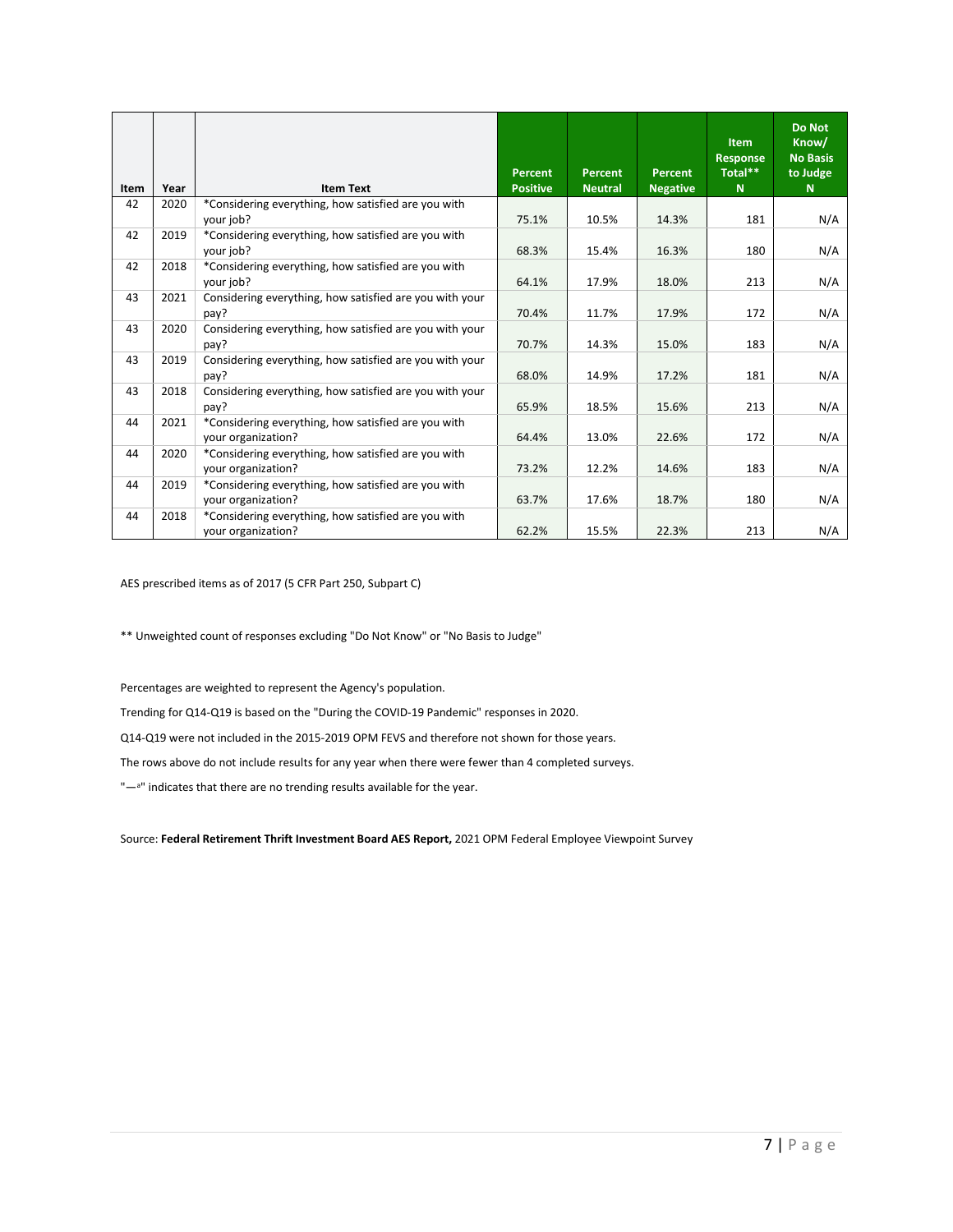#### **Agency Response: Poor Performers**

# *11. In my work unit poor performers usually:*

|                                                            | 2021 | 2021   | 2020 | 2020        | 2019           | 2019             |
|------------------------------------------------------------|------|--------|------|-------------|----------------|------------------|
|                                                            | N    | %      | N    | %           | N              | %                |
| Remain in the work unit and improve their performance over |      |        |      |             |                |                  |
| time                                                       | 24   | 19.5%  | 28   | 18.7%       | 13             | 9.4%             |
| Remain in the work unit and continue to underperform       | 47   | 36.1%  | 53   | 37.4%       | 84             | 58.2%            |
| Leave the work unit - removed or transferred               | 4    | 3.3%   | 14   | 8.4%        | 17             | 11.1%            |
| Leave the work unit - quit                                 | 3    | 2.5%   | 5    | 3.8%        | $\overline{2}$ | 1.6%             |
| There are no poor performers in my work unit               | 51   | 38.6%  | 44   | 31.7%       | 28             | 19.7%            |
| Do Not Know                                                | 46   | $-b$   | 39   | $-^{\rm b}$ | 36             | $-^{\mathsf{b}}$ |
| Total                                                      | 175  | 100.0% | 183  | 100.0%      | 180            | 100.0%           |

Percentages are weighted to represent the Agency's population.

The rows above do not include results for any year when there were fewer than 4 completed surveys.

"-a" indicates that there are no trending results available for the year.

"-b" indicates that the "Do Not Know" responses are not included in percentage calculations.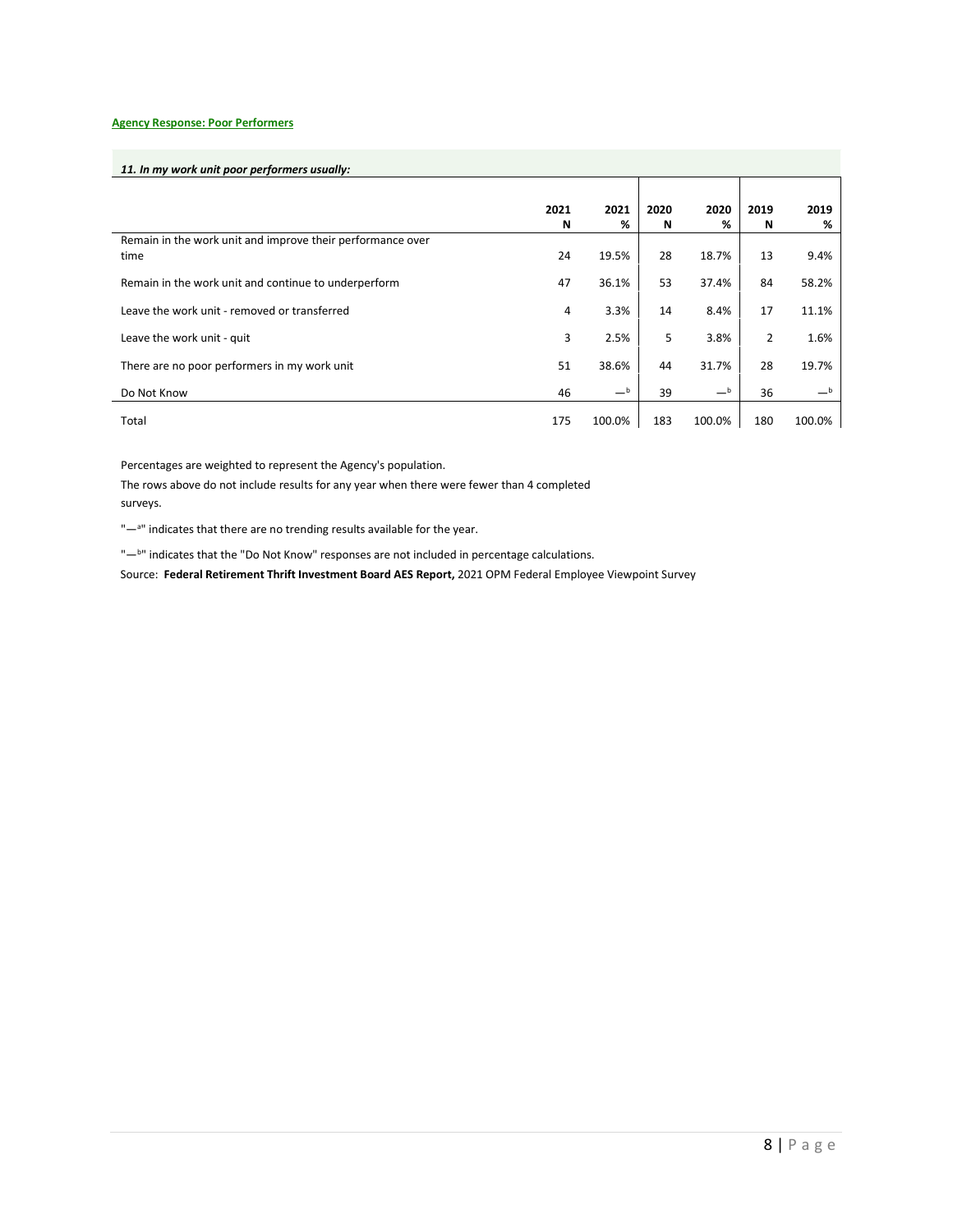| 45. Since the last OPM FEVS (September and October 2020), on average what percentage of your work time have you been physically |  |
|---------------------------------------------------------------------------------------------------------------------------------|--|
| present at your agency worksite (including headquarters, bureau, field offices, etc.)?                                          |  |
|                                                                                                                                 |  |

|                                                                              | 2021<br>N | 2021<br>% | 2020<br>N    | 2020<br>% |
|------------------------------------------------------------------------------|-----------|-----------|--------------|-----------|
| 100% of my work time                                                         | 5         | 3.0%      | 10           | 5.5%      |
| At least 75% but less than 100%                                              | 4         | 2.6%      | $\mathbf{1}$ | 0.6%      |
| At least 50% but less than 75%                                               | 3         | 1.6%      | $\mathbf{1}$ | 0.6%      |
| At least 25% but less than 50%                                               | 0         | 0.0%      | 3            | 1.5%      |
| Less than 25%                                                                | 56        | 32.3%     | 18           | 9.0%      |
|                                                                              |           |           |              |           |
| I have not been physically present at my agency worksite during the pandemic | 102       | 60.5%     | 148          | 82.8%     |
| Total                                                                        | 170       | 100.0%    | 181          | 100.0%    |

Percentages are weighted to represent the Agency's population.

The rows above do not include results for any year when there were fewer than 4 completed surveys.

"-a" indicates that there are no trending results available for the year.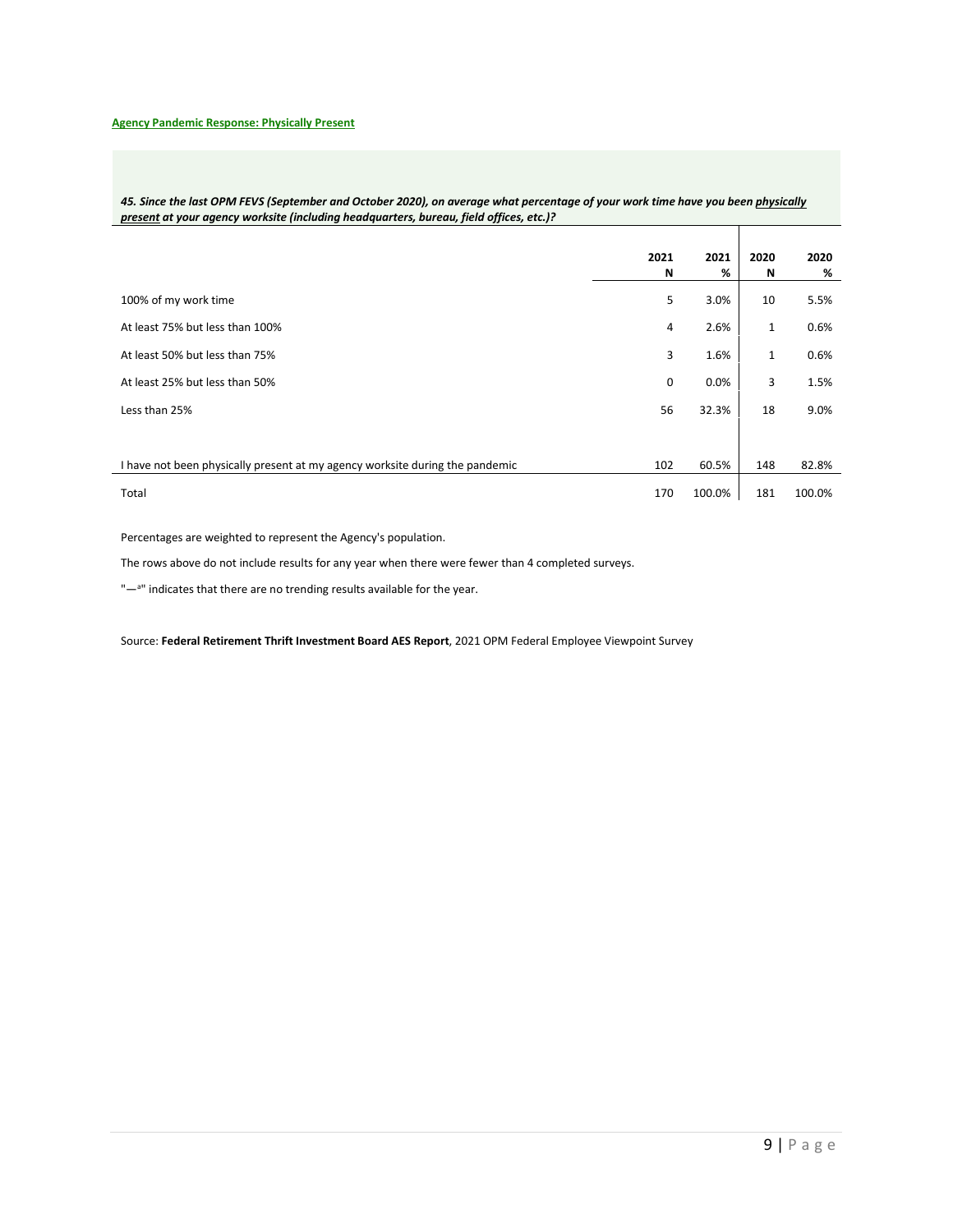#### **Telework Trends**

# *46. Please select the response that BEST describes your current teleworking schedule.*

|                                                                                                                                                              | 2021           | 2021<br>% | 2020         | 2020   | 2019           | 2019   |
|--------------------------------------------------------------------------------------------------------------------------------------------------------------|----------------|-----------|--------------|--------|----------------|--------|
|                                                                                                                                                              | Ν              |           | N            | %      | N              | %      |
| I telework every work day                                                                                                                                    | 84             | 49.3%     | 172          | 94.3%  | 2              | 1.0%   |
| I telework 3 or 4 days per week                                                                                                                              | $\overline{7}$ | 3.4%      | 5            | 2.7%   | $\mathbf{1}$   | 0.7%   |
| I telework 1 or 2 days per week                                                                                                                              | 72             | 42.7%     | 4            | 2.3%   | 141            | 78.8%  |
| I telework, but only about 1 or 2 days per month                                                                                                             | 3              | 1.7%      | $\mathbf 0$  | 0.0%   | 10             | 5.3%   |
| I telework very infrequently, on an unscheduled or short-term basis                                                                                          | $\mathbf{1}$   | 0.7%      | $\mathbf 0$  | 0.0%   | 17             | 9.4%   |
| I do not telework because I have to be physically present on the job (e.g., law enforcement<br>officers, TSA agent, border patrol agent, security personnel) | $\overline{2}$ | 1.1%      | 0            | 0.0%   | $\overline{2}$ | 1.2%   |
| I do not telework because of technical issues (e.g., connectivity, inadequate equipment)<br>that prevent me from teleworking                                 | 0              | 0.0%      | $\mathbf 0$  | 0.0%   | $\mathbf 0$    | 0.0%   |
| I do not telework because I did not receive approval to do so, even though I have the kind<br>of job where I can telework                                    | $\mathbf{1}$   | 0.4%      | $\mathbf 0$  | 0.0%   | $\mathbf{1}$   | 0.4%   |
| I do not telework because I choose not to telework                                                                                                           | 1              | 0.6%      | $\mathbf{1}$ | 0.7%   | 6              | 3.2%   |
| Total                                                                                                                                                        | 171            | 100.0%    | 182          | 100.0% | 180            | 100.0% |

Percentages are weighted to represent the Agency's population.

Trending for Q46 is based on the "As of now" responses in 2020.

The rows above do not include results for any year when there were fewer than 4 completed surveys.

"-<sup>a</sup>" indicates that there are no trending results available for the year.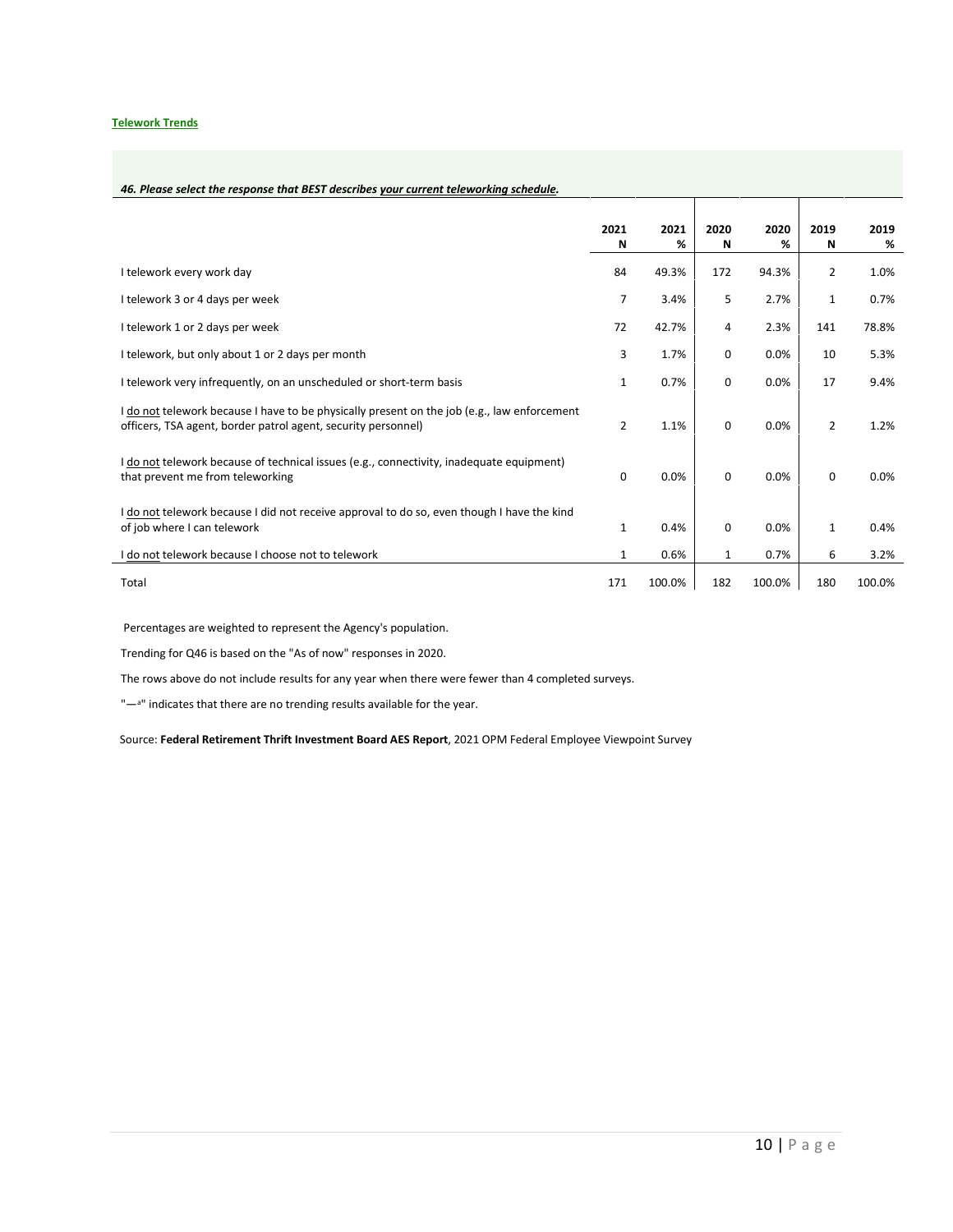#### *47. How has your organization supported you during the COVID-19 pandemic?*

For each support listed, choose the best response from one of the 3 columns: (1) those supports you needed and have been available to you, (2) those needed but not available to you, and (3) those supports you have not curr

|                                                                                                               |                                 |       | 2021        | 2021        |                                                                          |       |                                        |                          | 2020             | 2020                     |                                                                          |        |
|---------------------------------------------------------------------------------------------------------------|---------------------------------|-------|-------------|-------------|--------------------------------------------------------------------------|-------|----------------------------------------|--------------------------|------------------|--------------------------|--------------------------------------------------------------------------|--------|
|                                                                                                               | 2021                            | 2021  | Needed, but | Needed, but | 2021                                                                     | 2021  | 2020                                   | 2020                     | Needed, but      | Needed, but              | 2020                                                                     | 2020   |
|                                                                                                               | Needed and                      |       |             |             | Needed and not available to not available to Not needed by Not needed by |       | <b>Needed and</b>                      |                          |                  |                          | Needed and not available to not available to Not needed by Not needed by |        |
|                                                                                                               | available to me available to me |       | me          | mel         | me now                                                                   |       | me now available to me available to me |                          | me               | me                       | me now                                                                   | me now |
|                                                                                                               |                                 |       | N           |             | N                                                                        |       |                                        |                          |                  |                          | N                                                                        | %      |
| 47A. Expanded telework                                                                                        | 115                             | 69.6% | 47          | 26.0%       | 9                                                                        | 4.5%  | 159                                    | 88.5%                    |                  | 0.6%                     | 19                                                                       | 11.0%  |
| 47B. Expanded work schedule flexibilities                                                                     | 120                             | 72.8% | 24          | 13.8%       | 25                                                                       | 13.4% | 112                                    | 62.2%                    | 6                | 3.5%                     | 62                                                                       | 34.3%  |
| 47C. Expanded leave policies                                                                                  | 90                              | 55.6% | 24          | 14.1%       | 53                                                                       | 30.3% | 63                                     | 35.3%                    | 12               | 7.1%                     | 103                                                                      | 57.7%  |
| 47D. Clear guidance on COVID-19 vaccination protocols                                                         | 135                             | 80.4% | 18          | 11.0%       | 15                                                                       | 8.6%  |                                        | $\overline{\phantom{m}}$ | $-$ <sup>a</sup> | $\overline{\phantom{m}}$ | $-$ <sup>a</sup>                                                         |        |
| 47E. Appropriate physical health resources (e.g., access to COVID-19<br>testing) at my agency worksite        | 50                              | 30.7% | 32          | 19.6%       | 87                                                                       | 49.7% |                                        |                          | —                |                          |                                                                          |        |
| 47F. Timely communication about possible COVID-19 exposure at my                                              |                                 |       |             |             |                                                                          |       |                                        |                          |                  |                          |                                                                          |        |
| agency worksite                                                                                               | 104                             | 63.0% | 21          | 12.9%       | 42                                                                       | 24.0% | 117                                    | 65.4%                    | 13               | 7.6%                     | 49                                                                       | 27.0%  |
| 47G. Social distancing in my agency worksite                                                                  | 101                             | 59.5% | 21          | 12.2%       | 48                                                                       | 28.3% | 52                                     | 28.6%                    |                  | 2.3%                     | 124                                                                      | 69.1%  |
| 47H. Encouraged use of personal protective equipment (PPE) or other<br>safety equipment in my agency worksite | 105                             | 62.1% | 16          | 9.5%        | 48                                                                       | 28.4% | 52                                     | 28.8%                    | 5                | 2.9%                     | 122                                                                      | 68.3%  |
| 47I. Cleaning and sanitizing performed regularly in my agency<br>worksite to reduce risk of COVID-19 illness  | 115                             | 67.2% | 14          | 8.9%        | 40                                                                       | 23.9% |                                        |                          | $-$ <sup>a</sup> |                          | $-$ <sup>a</sup>                                                         |        |
| 47J. A well-ventilated worksite                                                                               | 102                             | 59.5% | 32          | 19.3%       | 35                                                                       | 21.1% |                                        | — 1                      | $-$ <sup>a</sup> | —                        | $-$ <sup>a</sup>                                                         |        |
| 47K. Clear guidance on quarantine requirements after any COVID-19                                             |                                 |       |             |             |                                                                          |       |                                        |                          |                  |                          |                                                                          |        |
| exposure                                                                                                      | 106                             | 64.4% | 23          | 13.8%       | 37                                                                       | 21.8% |                                        |                          |                  |                          |                                                                          |        |

Percentages are weighted to represent the Agency's population.

The rows above do not include results for any year when there were fewer than 4 completed surveys.

"-<sup>a</sup>" indicates that there are no trending results available for the year.

Items Q47D-E and Q47I-K are new and do not trend. Item text for Q47F and Q47G has changed from the 2020 FEVS.

Source: **Federal Retirement Thrift Investment Board AES Report**, 2021 OPM Federal Employee

Viewpoint Survey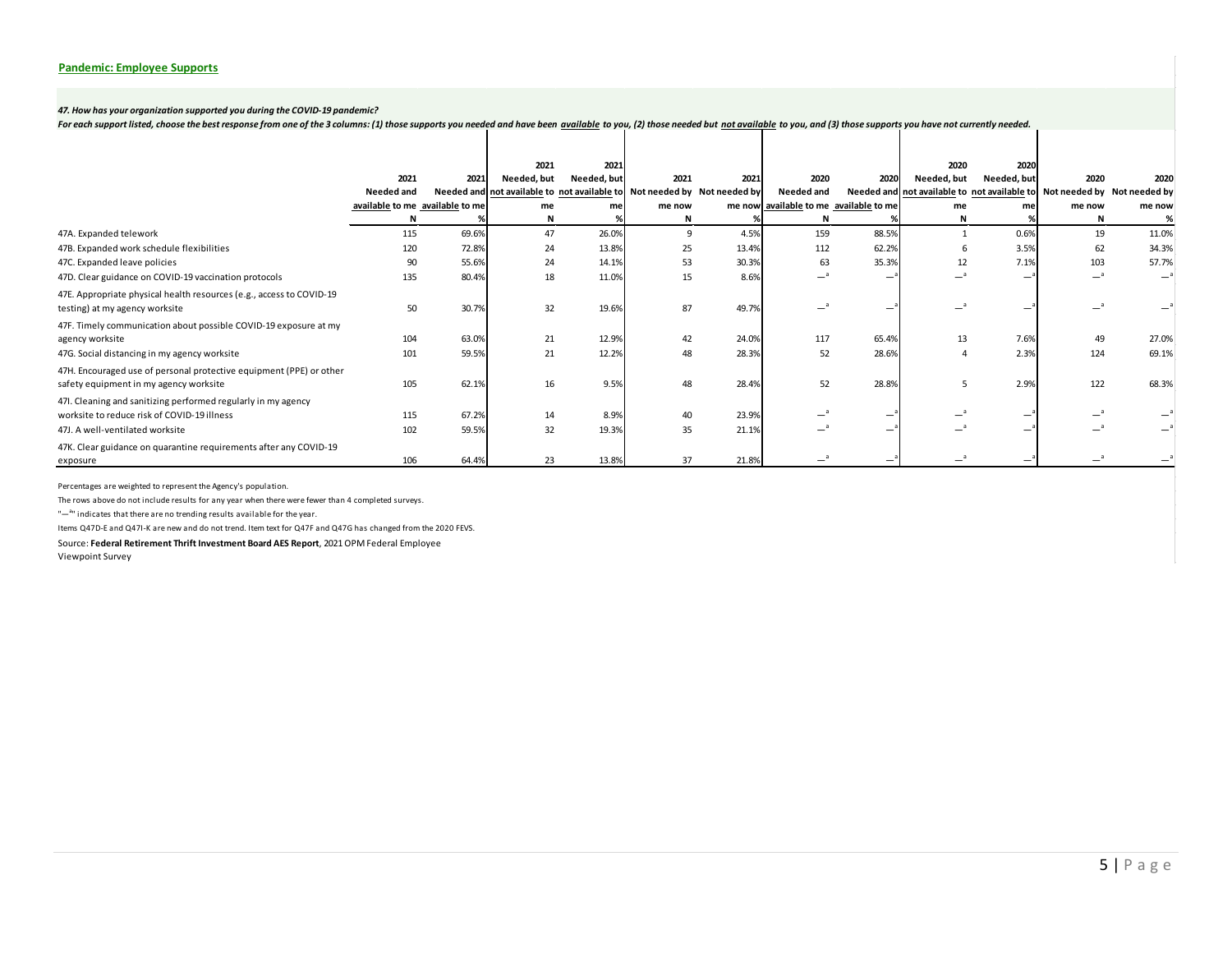# **Pandemic Response: Senior Leaders and Supervisors**

l,

# *48. My organization's senior leaders demonstrate commitment to employee health and safety.*

|                            | 2021<br>N | 2021<br>% | 2020<br>N      | 2020<br>% |
|----------------------------|-----------|-----------|----------------|-----------|
| <b>Strongly Agree</b>      | 62        | 37.3%     | 136            | 75.5%     |
| Agree                      | 41        | 24.2%     | 38             | 22.1%     |
| Neither Agree nor Disagree | 16        | 10.3%     | 4              | 2.4%      |
| <b>Disagree</b>            | 16        | 9.3%      | 0              | 0.0%      |
| <b>Strongly Disagree</b>   | 34        | 18.9%     | 0              | 0.0%      |
| No Basis to Judge          | 2         | $-b$      | $\overline{2}$ | $-b$      |
| Total                      | 171       | 100.0%    | 180            | 100.0%    |

*49. My organization's senior leaders support policies and procedures to protect employee health and safety.*

|                            | 2021<br>N      | 2021<br>%        | 2020<br>N | 2020<br>%        |
|----------------------------|----------------|------------------|-----------|------------------|
| <b>Strongly Agree</b>      | 61             | 37.0%            | 136       | 75.9%            |
| Agree                      | 41             | 25.1%            | 38        | 22.2%            |
| Neither Agree nor Disagree | 16             | 9.7%             | 3         | 1.8%             |
| <b>Disagree</b>            | 18             | 10.7%            | 0         | 0.0%             |
| <b>Strongly Disagree</b>   | 32             | 17.5%            | 0         | 0.0%             |
| No Basis to Judge          | $\overline{2}$ | $-^{\mathsf{b}}$ | 3         | $-^{\mathsf{b}}$ |
| Total                      | 170            | 100.0%           | 180       | 100.0%           |

*50. My organization's senior leaders provide effective communications about what to expect with the return to the physical worksite.*

|                            | 2021<br>N | 2021<br>%        |
|----------------------------|-----------|------------------|
| <b>Strongly Agree</b>      | 78        | 45.6%            |
| Agree                      | 53        | 31.2%            |
| Neither Agree nor Disagree | 18        | 10.4%            |
| <b>Disagree</b>            | 5         | 3.3%             |
| <b>Strongly Disagree</b>   | 17        | 9.5%             |
| No Basis to Judge          | 0         | $-^{\mathsf{b}}$ |
| Total                      | 171       | 100.0%           |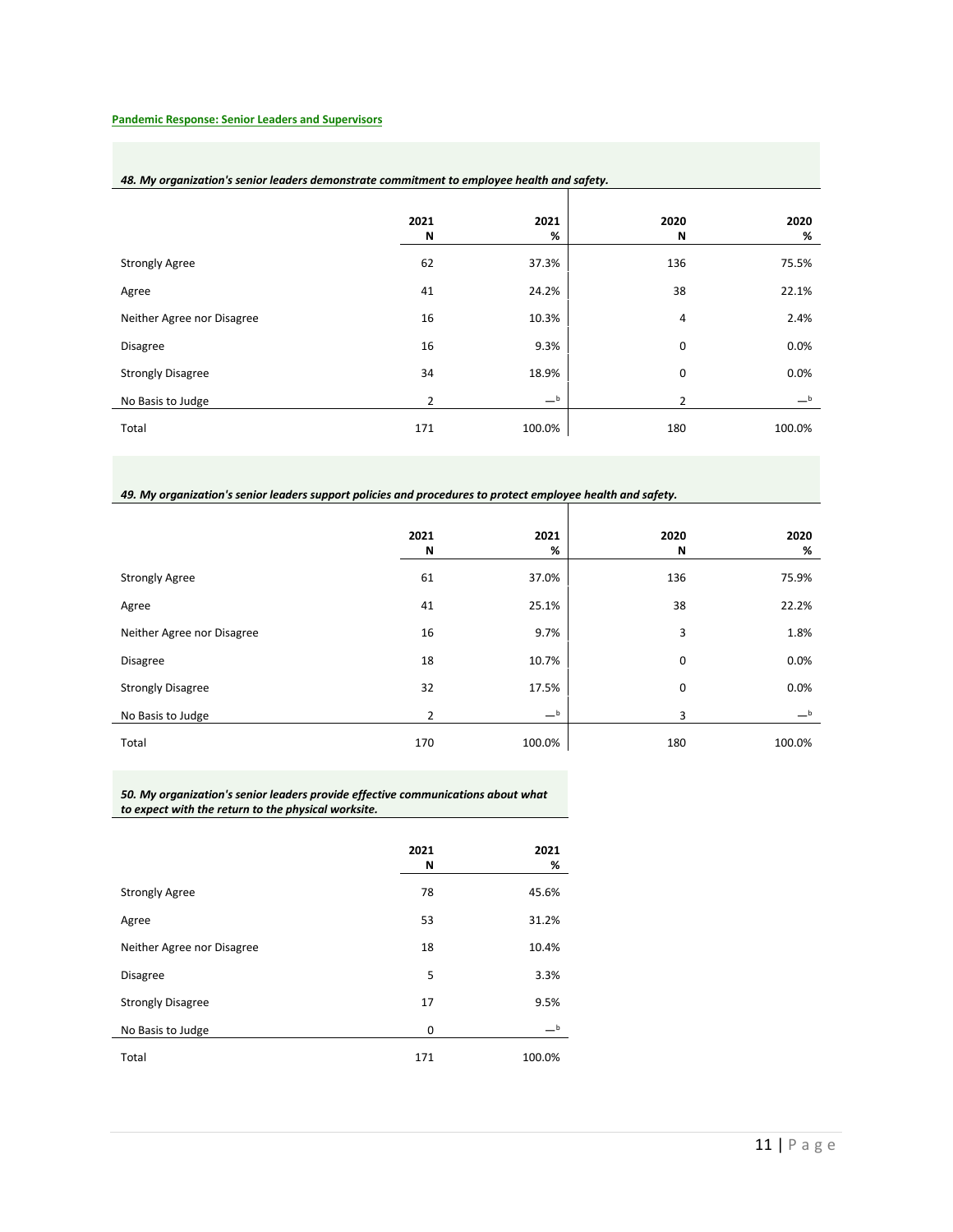# *51. My supervisor shows concern for my health and safety.*

|                            | 2021<br>N    | 2021<br>%   | 2020<br>N | 2020<br>%        |
|----------------------------|--------------|-------------|-----------|------------------|
| <b>Strongly Agree</b>      | 116          | 68.6%       | 122       | 67.8%            |
| Agree                      | 40           | 23.3%       | 39        | 23.3%            |
| Neither Agree nor Disagree | 8            | 4.8%        | 9         | 4.9%             |
| <b>Disagree</b>            | $\mathbf{1}$ | 0.4%        | 3         | 2.0%             |
| <b>Strongly Disagree</b>   | 5            | 2.9%        | 3         | 2.0%             |
| No Basis to Judge          | 1            | $-^{\rm b}$ | 4         | $-^{\mathsf{b}}$ |
| Total                      | 171          | 100.0%      | 180       | 100.0%           |

# *52. My supervisor supports my efforts to stay healthy and safe while working.*

|                            | 2021<br>N | 2021<br>% | 2020<br>N      | 2020<br>% |
|----------------------------|-----------|-----------|----------------|-----------|
| <b>Strongly Agree</b>      | 117       | 69.5%     | 127            | 70.5%     |
| Agree                      | 39        | 23.0%     | 36             | 21.3%     |
| Neither Agree nor Disagree | 7         | 4.2%      | 10             | 5.7%      |
| <b>Disagree</b>            | 2         | 1.2%      | 2              | 1.3%      |
| <b>Strongly Disagree</b>   | 4         | 2.1%      | 2              | 1.3%      |
| No Basis to Judge          | 1         | $-b$      | $\overline{2}$ | $-b$      |
| Total                      | 170       | 100.0%    | 179            | 100.0%    |

T

#### *53. My supervisor creates an environment where I can voice my concerns about staying healthy and safe.* Τ

|                            | 2021<br>N | 2021<br>% | 2020<br>Ν | 2020<br>% |
|----------------------------|-----------|-----------|-----------|-----------|
| <b>Strongly Agree</b>      | 111       | 66.3%     | 123       | 68.6%     |
| Agree                      | 37        | 22.5%     | 35        | 20.2%     |
| Neither Agree nor Disagree | 10        | 6.2%      | 10        | 5.9%      |
| <b>Disagree</b>            | 3         | 1.2%      | 5         | 3.2%      |
| <b>Strongly Disagree</b>   | 6         | 3.7%      | 3         | 2.1%      |
| No Basis to Judge          | 4         | $-b$      | 4         | $-b$      |
| Total                      | 171       | 100.0%    | 180       | 100.0%    |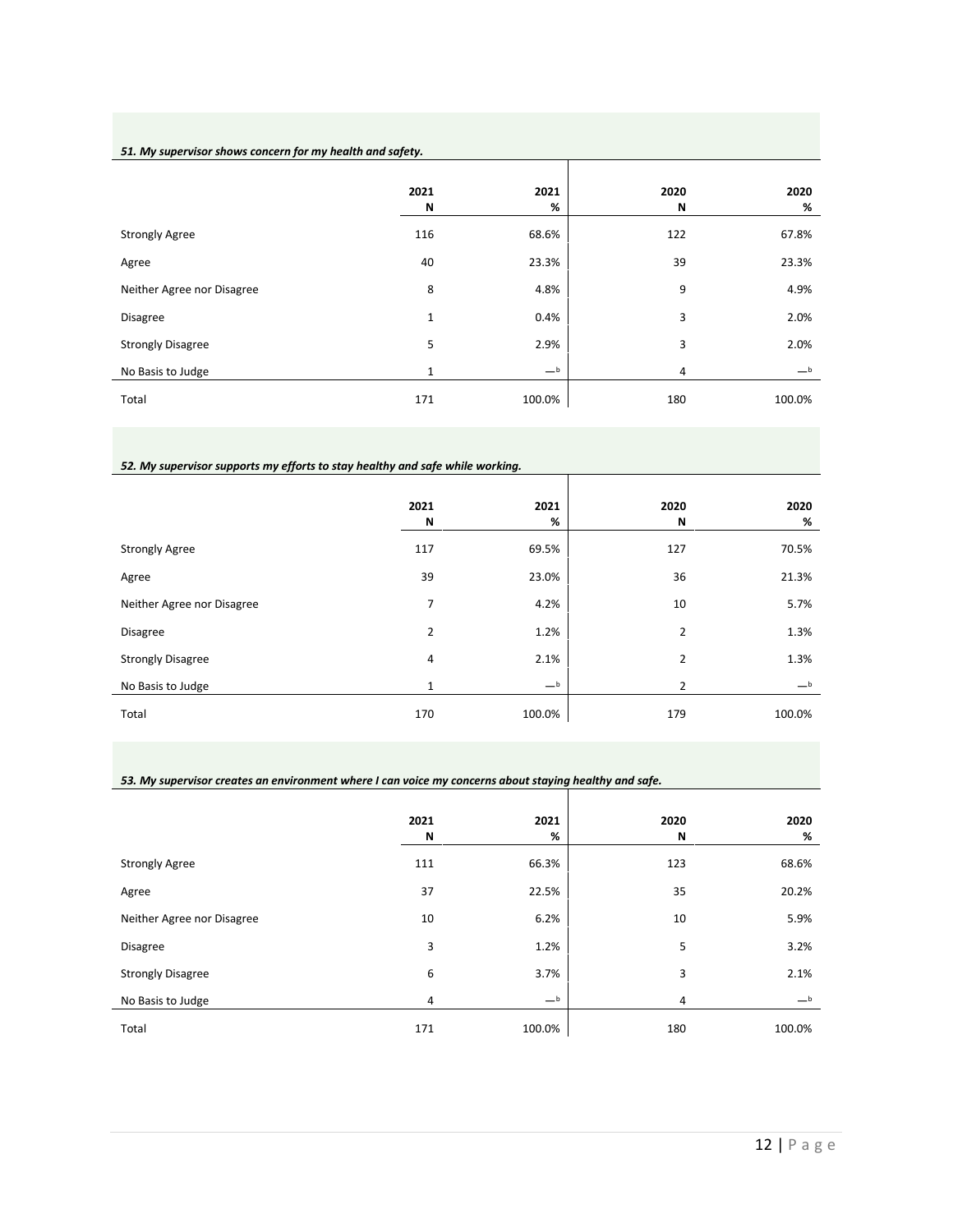# **Pandemic: Type of Work**

|       | 2021<br>N | 2021<br>% | 2020<br>N | 2020<br>% |
|-------|-----------|-----------|-----------|-----------|
| Yes   | 9         | 5.0%      | 2         | 1.2%      |
| No    | 161       | 95.0%     | 171       | 98.2%     |
| Other | $\Omega$  | 0.0%      |           | 0.6%      |
| Total | 170       | 100.0%    | 174       | 100.0%    |

# *54. Does the type of work you do require you to be physically present at a worksite (e.g., border patrol agent, TSA agent, meat inspector)?*

Percentages are weighted to represent the Agency's population.

The rows above do not include results for any year when there were fewer than 4 completed surveys.

"-a" indicates that there are no trending results available for the year.